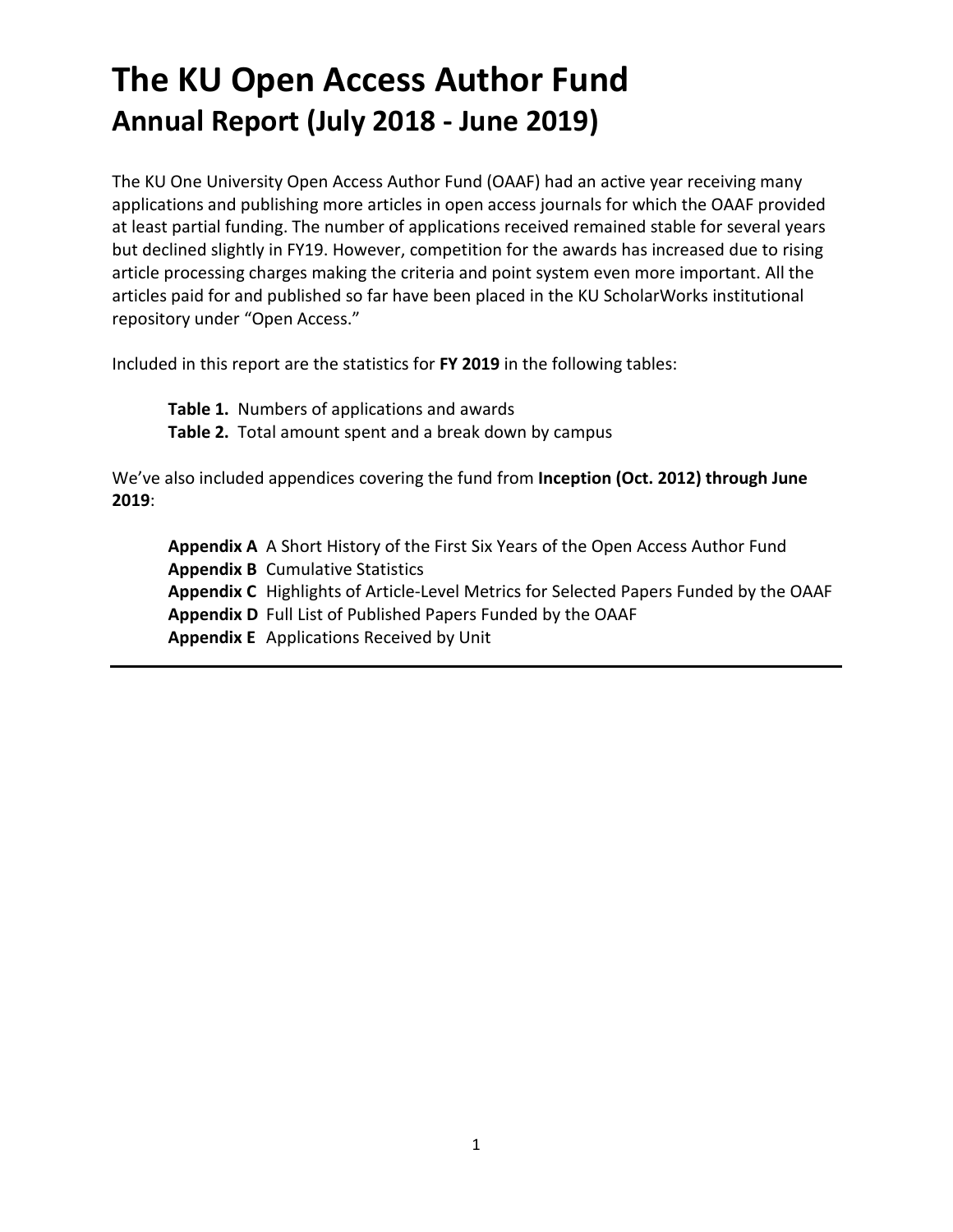## **Table 1. Statistics for FY 2019**

When compared to the figures from the previous fiscal year (July 2017-June 2018), there was a 17% decrease in the number of applications received and therefore a smaller number of applications that were rejected. The number of awards that were offered and paid were similar.

|                            | 2018-19 | 2017-18 |
|----------------------------|---------|---------|
| 1. Applications Received   | 52      | 63      |
| 2. Applications Rejected * | 21      | 31      |
| 3. Awards Offered          | 31      | 32      |
| 4. Awards Paid **          | 20      | 18      |

Note: Five of the authors who were offered awards in FY 19 haven't used them as of July 19, 2019, so the number of "Awards Paid" might still go up. The numbers in Lines 2 and 3 above add up to the total number of applications received (Line 1). Line 4 is a sub-set of Line 3.

#### **\* Main reasons why applications were rejected**

- 1. Other applications received higher point totals and there wasn't enough money to fund all eligible applicants during that month's competition. (By far the most common reason.)
- 2. The author, journal, or publisher did not meet the OAAF criteria.

#### **\*\* Main reasons why awards were not used**

- 1. The manuscript was rejected by the editor / editorial board of the journal.
- 2. The author did not use the award before it expired (4 months from the award notification date).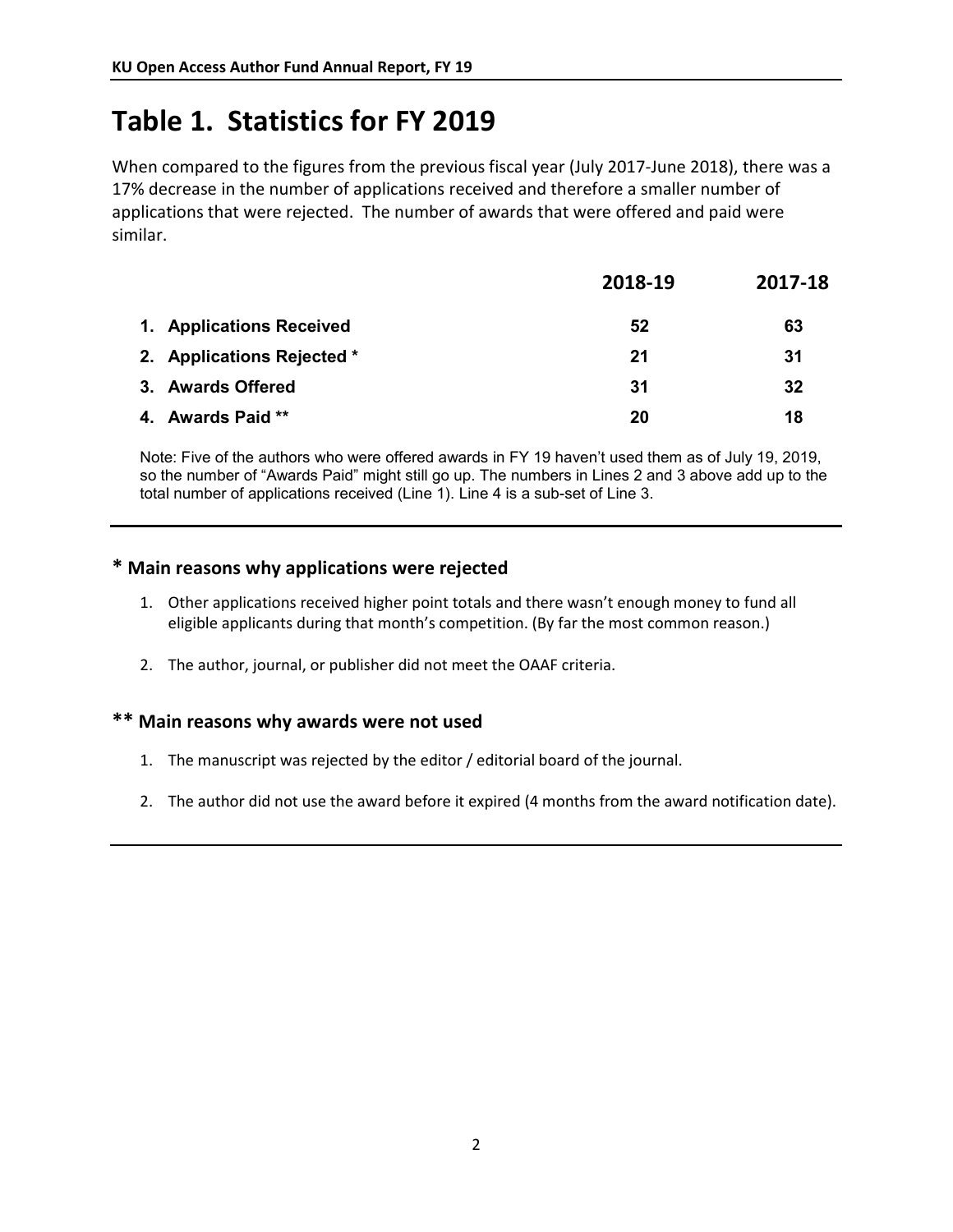## **Table 2. Financial Statistics for FY 2019**

| <b>Amount allocated for FY19</b> | \$25,000 |
|----------------------------------|----------|
| Awards not redeemed in FY18      | \$6,573  |
| Total amount available in FY18   | \$31,573 |

As of the end of FY 19, we had \$8,936 remaining in the fund, which was rolled over to FY 20.

As of July 19, 2019, there is \$5,136 in reserve for awards made during FY 19 for articles still in the submission process. The portion of those funds not used before the four-month expiration date will be returned to the OAAF for use in FY 20.

## **Awards by Campus** (as of July 19, 2019)

| <b>KU Medical Center (All Locations)</b> | \$10,310 | 58.9% |
|------------------------------------------|----------|-------|
| <b>KU Lawrence / Edwards</b>             | \$7,191  | 41.1% |
| <b>Total Expenditures</b>                | \$17,501 |       |

Note: Total does not include \$5,136 for awards offered but not used. Dollar amounts have been rounded to the nearest whole dollar. Percentages have been rounded to equal 100%

### **Amount Paid per Award** (as of July 19, 2019)

| <b>Highest</b> | \$1,500 |
|----------------|---------|
| Lowest         | \$450   |
| Average / Mean | \$875   |
| Median         | \$873   |

## **What Publishers Charge Authors**

The amount of money publishers charged authors applying for awards this year ranged from a high of \$5,000 to a low of \$450. Fifteen of the fifty-two charges were over our \$1500 maximum award amount.

| <b>Highest</b> | \$5,000 |
|----------------|---------|
| Lowest         | \$410   |
| Average / Mean | \$1,447 |
| <b>Median</b>  | \$1,125 |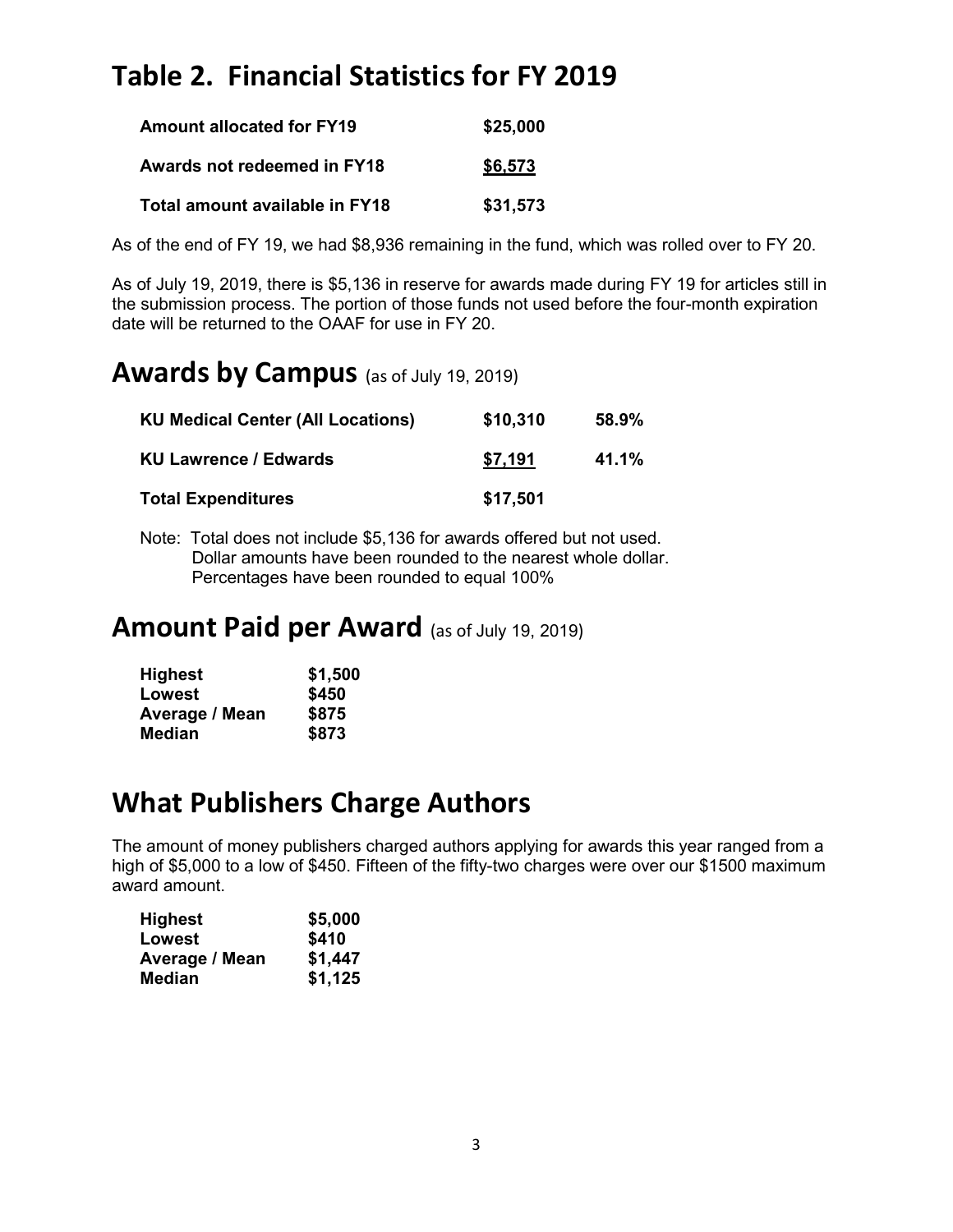# **Appendix A A Short History of the Open Access Author Fund at KU**

The One University Open Access Author Fund (OAAF) at the University of Kansas is administered by the OAAF Review Team composed of library staff at the KU campus in Lawrence and at the KU Medical Center's Dykes Library in Kansas City. Oversight is provided by the sponsors who support the fund – KU's Provost, KU's Vice Chancellor for Research, and the KU Medical Center's Vice Chancellor for Research.

Detailed criteria and eligibility standards, an online application form, a list of awards made, and additional information is available at this URL[: http://library.kumc.edu/authors-fund.xml.](http://library.kumc.edu/authors-fund.xml) The OAAF began its first two-year pilot program in October of 2012 with \$50,000 allocated equally by the Lawrence campus and the Medical Center. During that first pilot, which closed at the end of June 2014, applications were reviewed on a first-come, first-served basis. This resulted in the entire years' worth of funds being dispersed within four to six months of the opening of the fund.

To ensure that money would be available for an entire fiscal year during the second pilot phase (2014-2016), the OAAF Review Team solicited the advice of the members of the Faculty Consultation Group. Additional criteria, new eligibility standards, and different review periods were developed. In the redesigned competitive process, all the applications received during one month are now reviewed within the first seven business days of the next month. Various levels of weighted priority are now assigned as follows:

- **A.** Author's status (graduate student, pre-tenured faculty, early career research staff, etc.)
- **B.** Author's access to grants or other funding
- **C.** Author's record of previous OA awards received

This second phase of the pilot began in November 2014 with a new allocation of \$50,000 to cover 2014-2016. Awards were made using the new criteria and procedures. The fund has subsequently received \$50,000 in July 2016 and July 2018. The fund will continue to distribute awards through June 2020.

The number of fund applications has ranged between two and nine each month, out of which an average of one to three are approved. All of the articles that are paid for (at least in part) by the OAAF are now available for viewing at the OAAF website here – [http://library.kumc.edu/oa](http://library.kumc.edu/oa-fund-awards.xml)[fund-awards.xml.](http://library.kumc.edu/oa-fund-awards.xml) The same articles are also added to the KU ScholarWorks Open Access community at: [https://kuscholarworks.ku.edu/handle/1808/11673.](https://kuscholarworks.ku.edu/handle/1808/11673)

The OAAF is marketed to faculty and graduate students through our website, social media, email, and group presentations.

### **Future Plans for the One University Open Access Author Fund**

We are currently entering Year 2 of a two year cycle for the OA Fund. Year 2 funding will be allocated monthly between July, 2019 and June 30, 2020. In the Spring of 2020, an assessment of the program will be done to inform decisions on whether to continue the fund and the amount of funding that can be contributed by our sponsors. The OA fund administrators will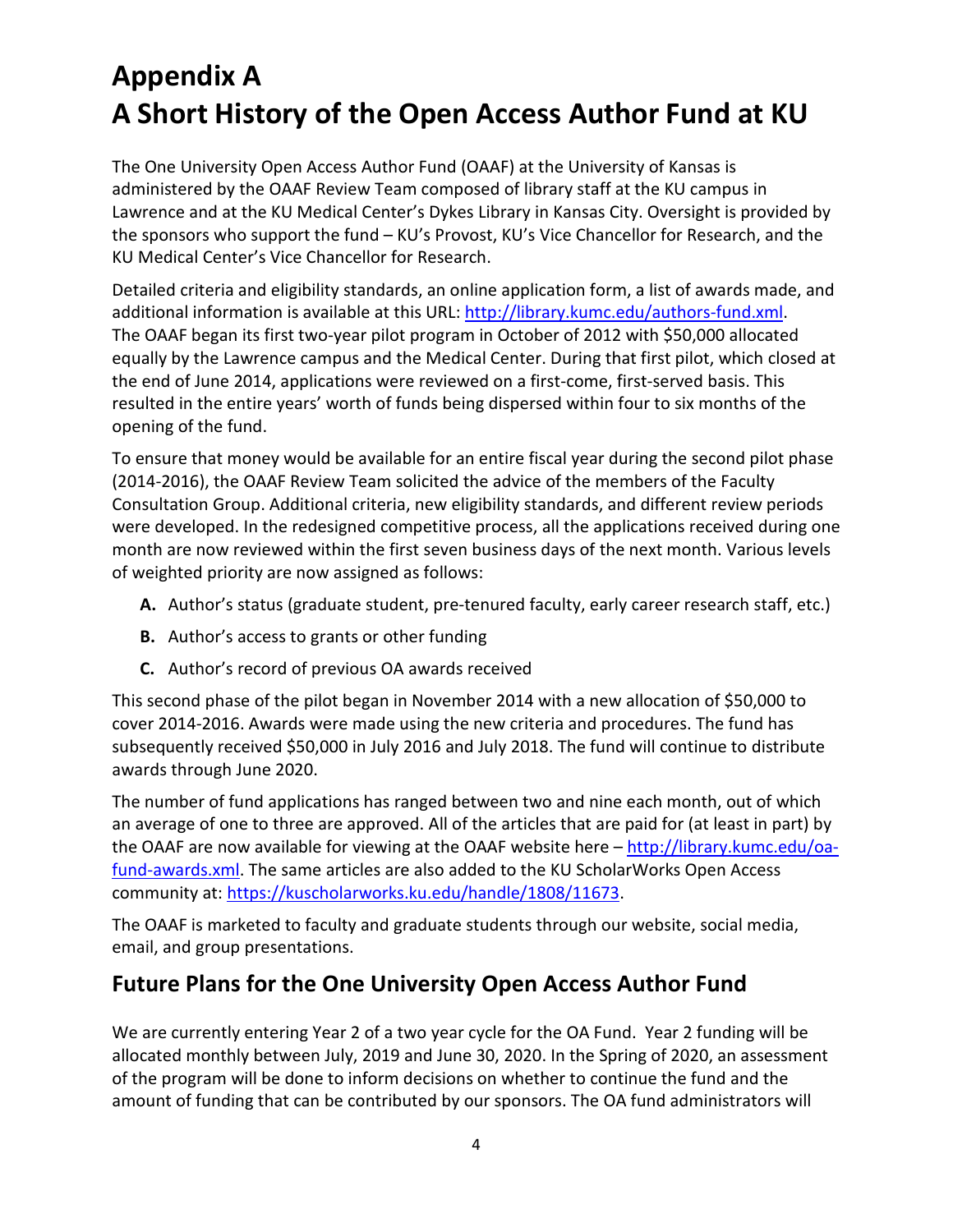continue to update the statistics found in this report to evaluate the impact of the fund on KU authors' ability to publish in open access journals. A multi-year report will be submitted to our funders to assist them with a renewal decision for FY21 and beyond.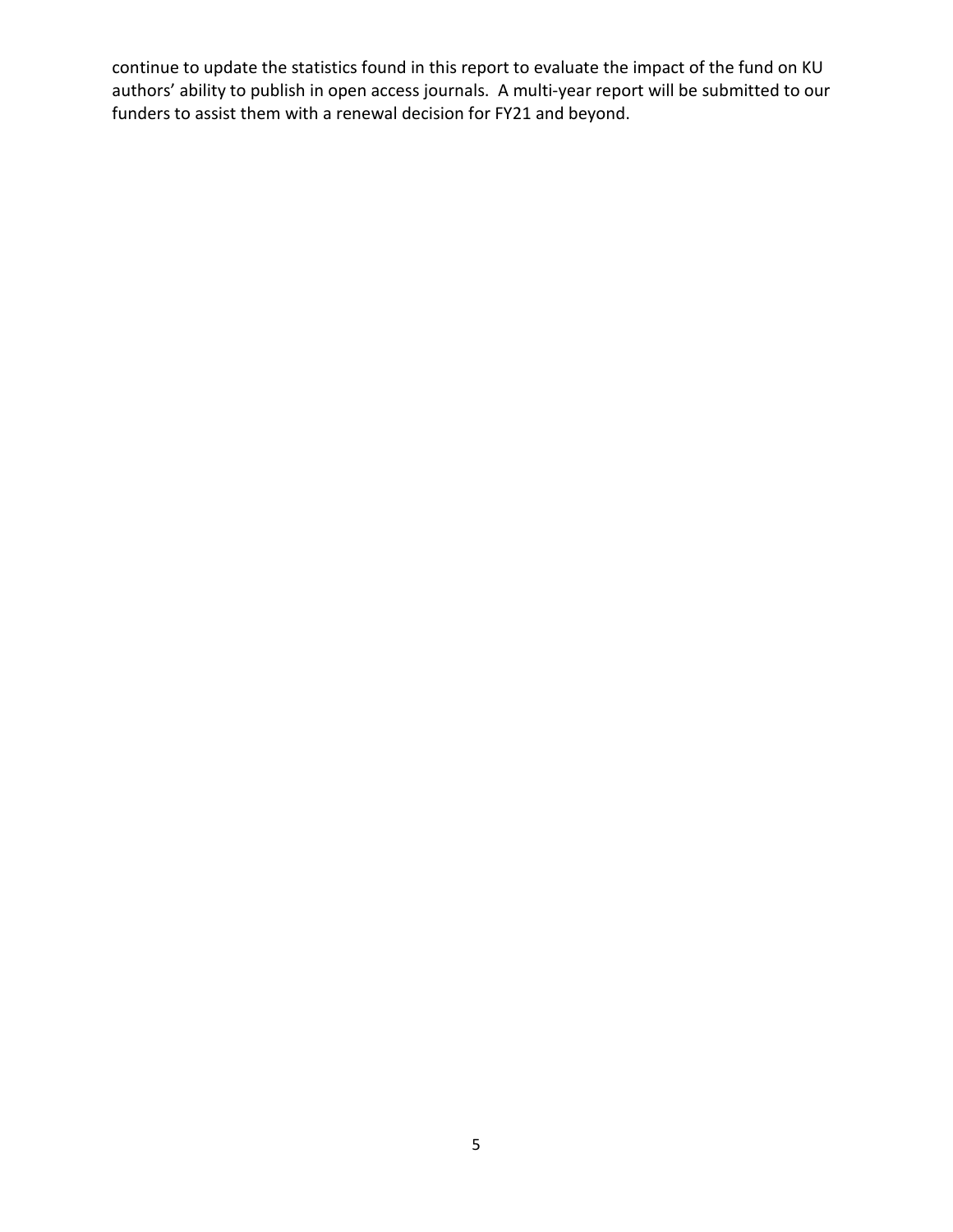# **Appendix B Cumulative Statistics Totals, Inception - June 2019**

The following tables document the outcomes of the OAAF applications and awards process from the inception of the fund (Oct. 2012) through the end of the seventh year (June 2019). For a short history of the fund, see Appendix A above.

### **Table 1. Totals**

| <b>Applications Received</b> | 344 |
|------------------------------|-----|
| <b>Applications Denied</b>   | 141 |
| <b>Awards Offered</b>        | 203 |
| <b>Awards Paid</b>           | 135 |

Note: "Awards Paid" does not include five outstanding awards in process. Numbers in the second and third lines above add up to the total number of applications received. "Awards Paid" is a sub-set of "Awards Offered."

### **Table 2. Totals by Administrative Unit**

|                              | <b>KU (Lawrence/</b><br><b>Edwards</b> |                      | <b>KUMC (all</b><br>campuses) |          | <b>Total</b> | Percentage<br>(Lawrence/MC) |
|------------------------------|----------------------------------------|----------------------|-------------------------------|----------|--------------|-----------------------------|
| <b>Applications Received</b> | 134                                    | $\ddot{\phantom{1}}$ | 210                           | $=$      | 334          | 39%/61%                     |
| <b>Applications Denied</b>   | 49                                     | $\ddot{}$            | 92                            | $=$      | 141          | 35% / 65%                   |
| <b>Awards Offered</b>        | 85                                     | $\ddot{}$            | 118                           | $\equiv$ | 203          | 42% / 58%                   |
| <b>Awards Paid</b>           | 62                                     | $\ddot{}$            | 73                            | $=$      | 135          | 46% / 54%                   |

Note: "Awards Paid" does not include five outstanding awards in process. Numbers in the second and third lines above add up to the total number of applications received. "Awards Paid" is a sub-set of "Awards Offered."

### **Table 3. Unique Totals**

**Out of the 334 applications received:**

| 259 |
|-----|
| 73  |
| 199 |
| 71  |
|     |

Note: These numbers have no relation to each other and cannot be totaled in any combination.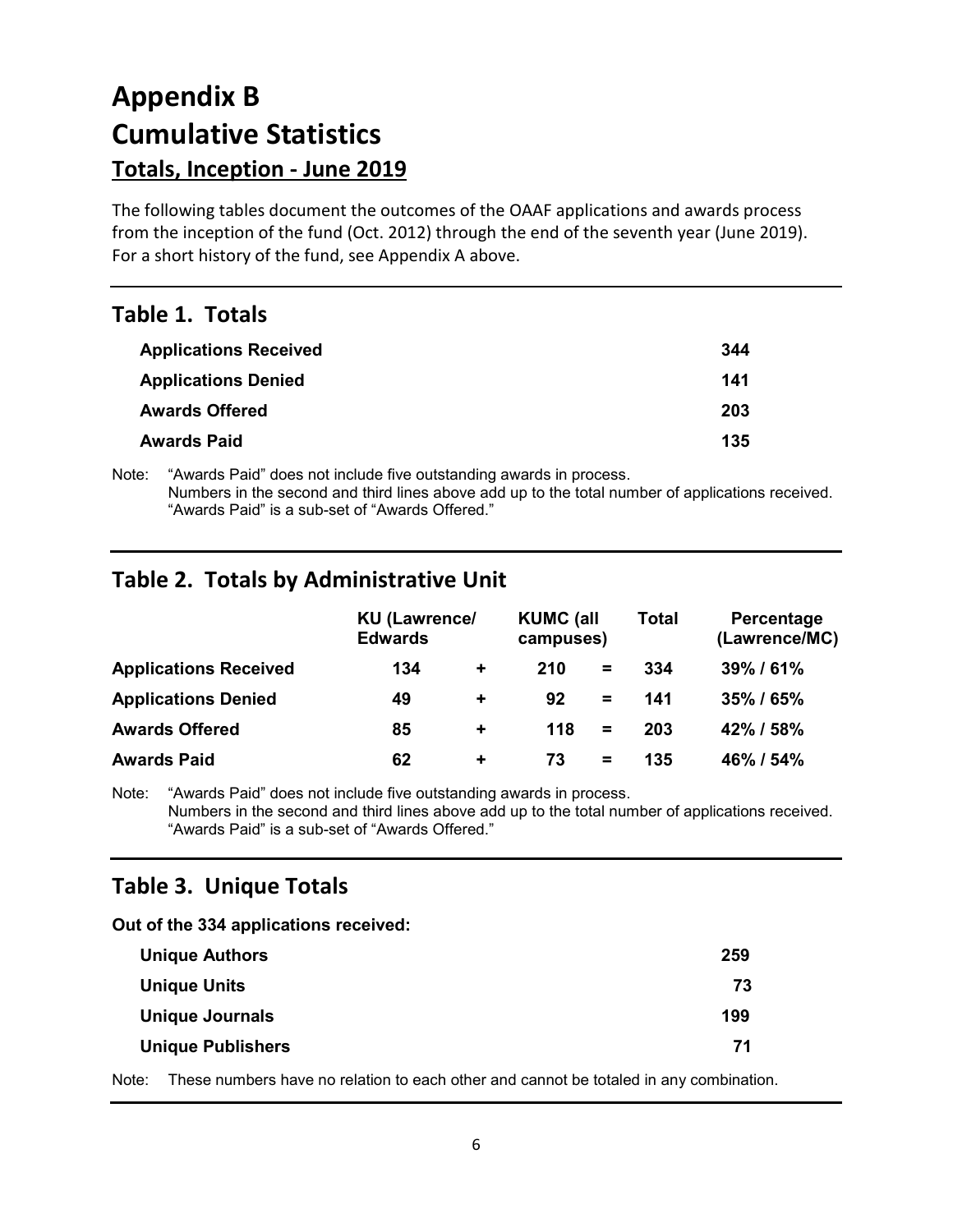### **Figure 1. Trends**

#### **Number of Applications**

The number of applications stayed steady for the first three years prior to a 65% increase in the fourth year of the pilot. In FY19 we saw a 17% decline in applications.



#### **What the Publishers Charge Authors**

Over the course of the fund's existence, the amount of money publishers charged authors applying for the OAAF awards has ranged from a low of \$80 to a high of \$5,200. The average rates have steadily risen each year.

#### **Amounts Authors Applied For**

Authors have applied for amounts of money ranging from the OAAF's maximum of \$1500 to a minimal \$180, with the maximum amount being the one most often requested.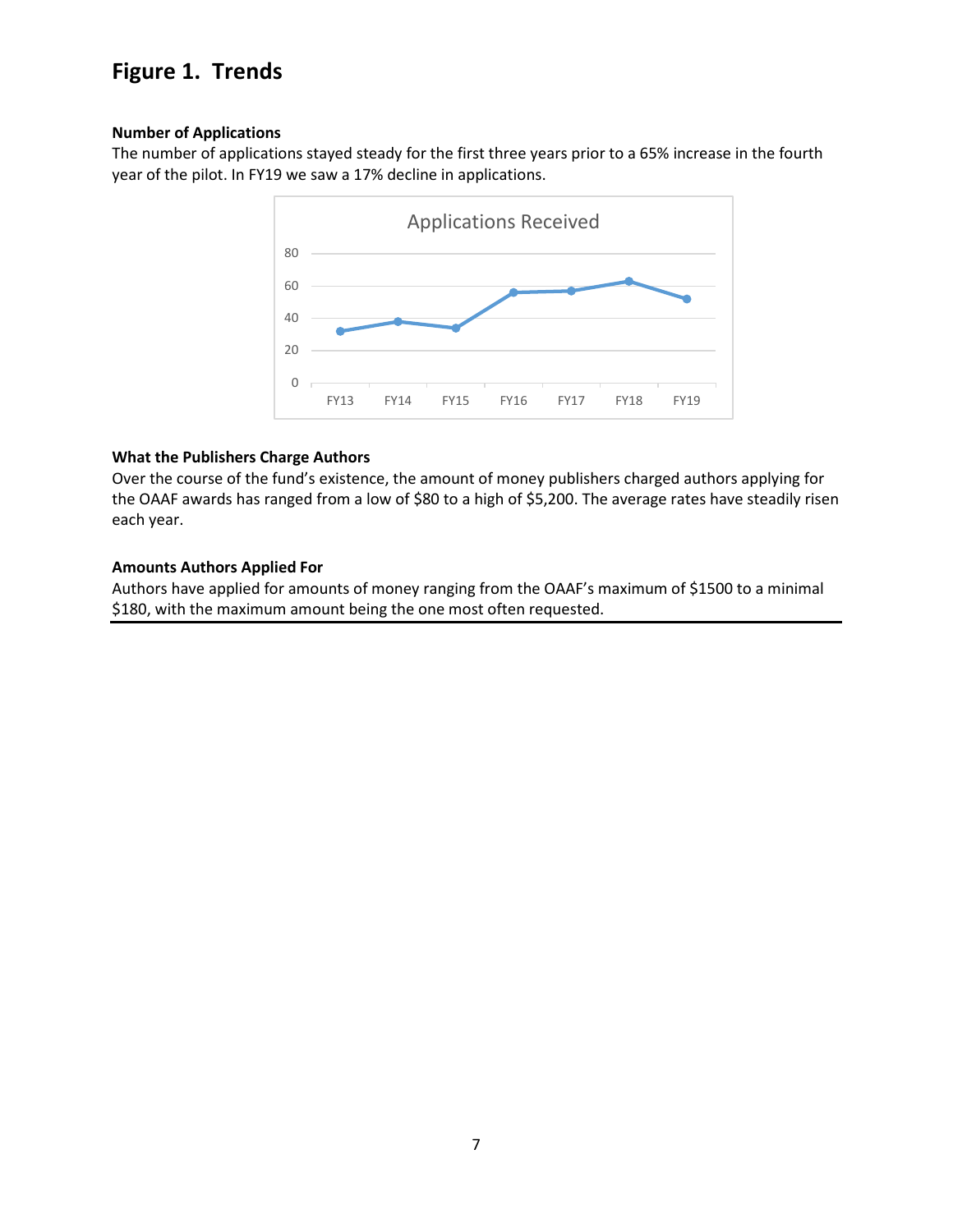# **Appendix D Full List of Published Papers Funded by the OAAF**

| <b>Submission</b><br>Date | <b>Applicant's</b><br><b>Name</b> | <b>Article Title</b>                                                                                                    | <b>Journal Title</b>  | <b>DOI</b>                   |
|---------------------------|-----------------------------------|-------------------------------------------------------------------------------------------------------------------------|-----------------------|------------------------------|
| 10/24/2012                | Joy Ward                          | "Identification of a major QTL that alters flowering time<br>at elevated [CO2] in Arabidopsis thaliana"                 | PLOS One              | 10.1371/journal.pone.0049028 |
| 10/25/2012                | Jeffrey Krise                     | Lysosomotropic properties of weakly basic anticancer<br>agents promote cancer cell selectivity in vitro                 | PLOS One              | 10.1371/journal.pone.0049366 |
| 10/25/2012                | Rongqing Hui                      | Complex-optical-field lidar system for range and vector<br>velocity measurement                                         | <b>Optics Express</b> | 10.1364/OE.20.025867         |
| 11/5/2012                 | Ruth Ann Atchley                  | Creativity in the Wild: Improving Creative Reasoning<br>Through Immersion in Natural Settings                           | PLOS One              | 10.1371/journal.pone.0051474 |
| 11/6/2012                 | Kenneth Peterson                  | Mi2beta is Required for gamma-Globin Gene Silencing:<br>Temporal Assembly of a GATA-1-FOG-1-Mi2 Repressor<br>Complwz    | <b>PLoS Genetics</b>  | 10.1371/journal.pgen.1003155 |
| 11/6/2012                 | Helen Alexander                   | Detection and plant monitoring programs: lessons from<br>an intensive survey of Asclepias meadii with five<br>observers | PLOS One              | 10.1371/journal.pone.0052762 |
| 11/12/2012                | Michael S. Engel                  | The melectine bee genera Brachymelecta and<br>Sinomelecta (Hymenoptera, Apidae)                                         | ZooKeys               | 10.3897/zookeys.244.3979     |
| 11/13/2012                | Yevgeny Botanov                   | A Placebo-Controlled Examination of the Acute Side<br>Effects of Light Therapy in a Non-Clinical Sample                 | PLOS One              | 10.1371/journal.pone.0075893 |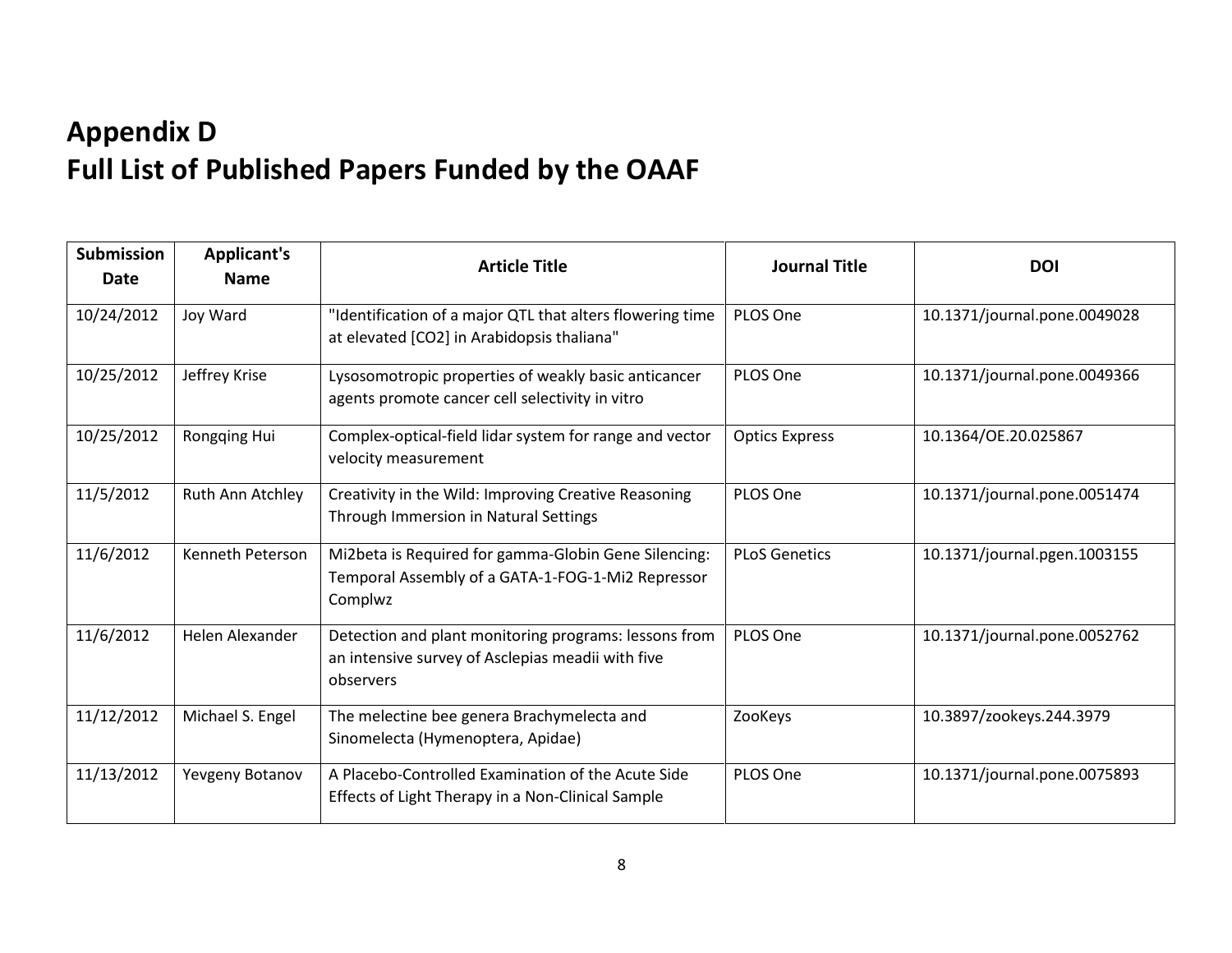| 12/9/2012  | James Lamsdell             | Babes in the wood $-$ a unique window into sea scorpion<br>ontogeny                                                                                              | <b>BMC Evolutionary</b><br>Biology                     | 10.1186/1471-2148-13-98      |
|------------|----------------------------|------------------------------------------------------------------------------------------------------------------------------------------------------------------|--------------------------------------------------------|------------------------------|
| 12/11/2012 | <b>William Dentler</b>     | A role for the membrane in the regulation of<br>Chlamydomonas flagellar length                                                                                   | PLOS One                                               | 10.1371/journal.pone.0053366 |
| 12/19/2012 | Wonpil Im                  | Restricted N-glycan Conformational Space in the PDB<br>and Its Implication in Glycan Structure Modeling'                                                         | <b>PLOS Computational</b><br><b>Biology</b>            | 10.1371/journal.pcbi.1002946 |
| 12/20/2012 | Luke M.<br>Herrington      | Globalization and Religion in Historical Perspective: A<br>Paradoxical Relationship                                                                              | Religions                                              | 10.3390/rel4010145           |
| 1/10/2013  | Sally Rigler               | Impact of a modified claims ascertainment period on<br>Liu comorbidity index scores in chronic dialysis initiates                                                | <b>BMC Nephrology</b>                                  | 10.1186/1471-2369-14-51      |
| 1/17/2013  | Rafe Brown                 | The amphibians and reptiles of Luzon Island,<br>Philippines, VIII: the herpetofauna of Cagayan and<br>Isabela Provinces, northern Sierra Madre Mountain<br>Range | ZooKeys                                                | 10.3897/zookeys.266.3982     |
| 1/19/2013  | Stephen Politzer-<br>Ahles | The realization of scalar inferences: context sensitivity<br>without processing cost                                                                             | PLOS One                                               | 10.1371/journal.pone.0063943 |
| 2/25/2013  | Prasad Kulkarni            | Source-to-Source Refactoring and Elimination of Global<br>Variables in C Programs                                                                                | Journal of Software<br>Engineering and<br>Applications | 10.4236/jsea.2013.65033      |
| 7/1/2013   | Niralee Vaishnav           | Is there an increase risk of hip fractures in Multiple<br>Sclerosis? Analysis of the Nationwide Inpatient Sample                                                 | <b>BMC Neurology</b>                                   | 10.2147/JMDH.S54786          |
| 7/5/2013   | Shelley<br>Bhattacharya    | Optimizing Strategies to Improve Interprofessional<br>Practice for Veterans, Part 1.                                                                             | Journal of<br>Multidisciplinary<br>Healthcare          | 10.2147/JMDH.S51010          |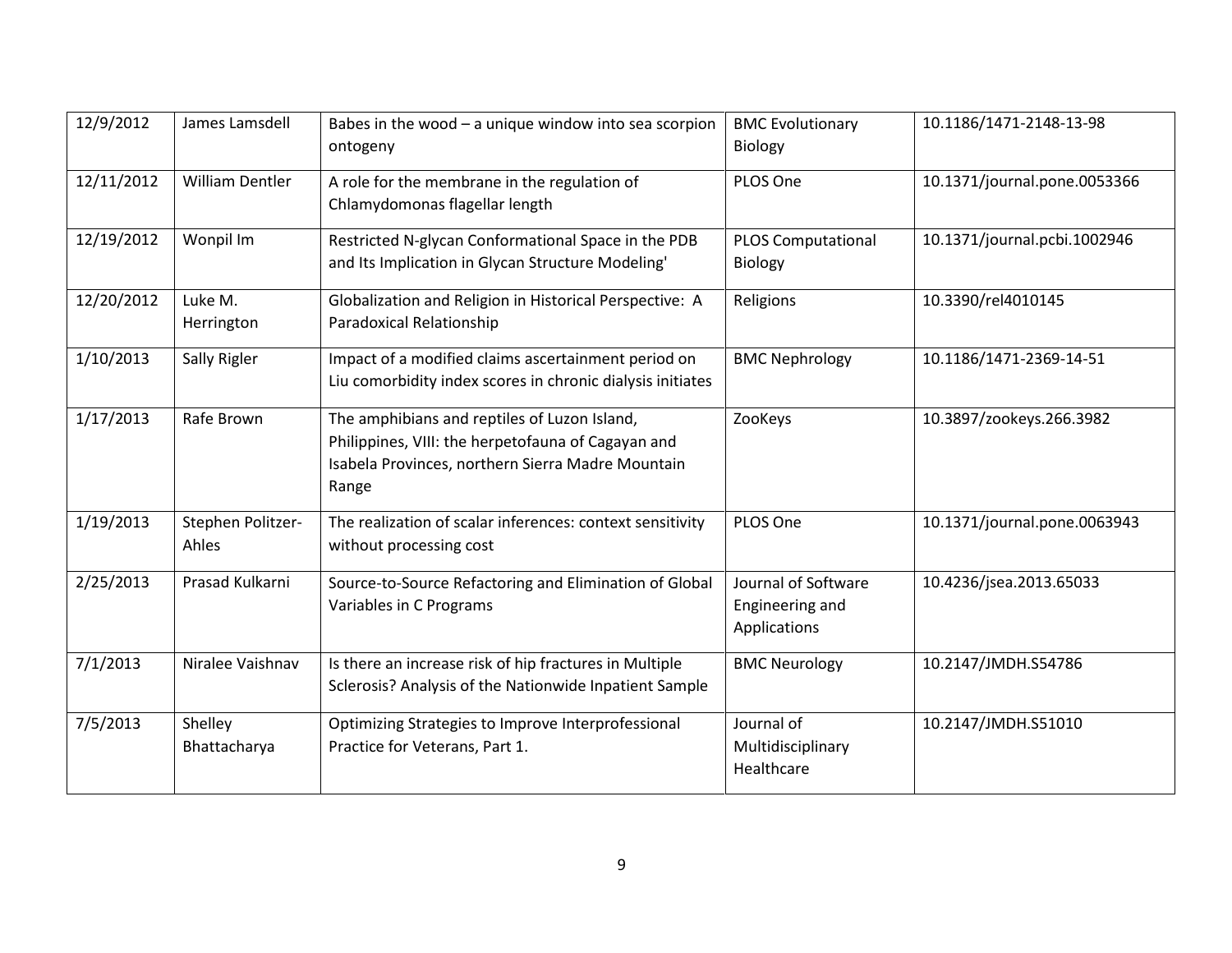| 7/5/2013  | Xinkun Wang                  | Gene Expression Patterns in Hippocampus During the<br>Development and Aging of Wild Type and Glud1<br>(Glutamate Dehydrogenase 1) Transgenic Mice                      | <b>BMC Genomics</b>                         | 10.1186/1471-2202-15-37                          |
|-----------|------------------------------|------------------------------------------------------------------------------------------------------------------------------------------------------------------------|---------------------------------------------|--------------------------------------------------|
| 7/11/2013 | Cynthia S. Q. Siew           | Community structure in the phonological network                                                                                                                        | Frontiers in Language<br><b>Sciences</b>    | 10.3389/fpsyg.2013.00553                         |
| 7/11/2013 | Shengiang Ren                | Symmetry Defying iron pyrite nano crystals through<br>oriented attachment                                                                                              | <b>Scientific Reports</b>                   | 10.1038/srep02092                                |
| 8/15/2013 | Donita Shaw                  | The impact of word study intervention on adult English<br>learners' spelling and reading                                                                               | Journal of Language<br>Teaching & Research  | 10.4304/jltr.5.2.245-252                         |
| 8/20/2013 | Shahid Umar                  | Differential effects of b-catenin and NF-kB interplay in<br>the regulation of cell proliferation, inflammation and<br>tumorigenesis in response to bacterial infection | PLOS One                                    | 10.1371/journal.pone.0079432                     |
| 8/23/2013 | Shang-You Yang               | Therapeutic potentials of Naringin on<br>polymethylmethacrylate-induced osteoclastogenesis<br>and osteolysis, in vitro and in vivo assessments                         | Drug Design,<br>Development and<br>Therapy  | 10.2147/DDDT.S52714                              |
| 9/4/2013  | Eric J. Deeds                | Machines vs. Ensembles: Effective MAPK Signaling<br>through Heterogeneous Sets of Protein Complexes                                                                    | <b>PLoS Computational</b><br><b>Biology</b> | 10.1371/journal.pcbi.1003278                     |
| 9/13/2013 | Michael<br><b>Brimacombe</b> | Genomic Aggregation Effects and Simpson's Paradox                                                                                                                      | Open Access Medical<br><b>Statistics</b>    | 10.2147/OAMS.S52288                              |
| 9/26/2013 | <b>Rodolfo Torres</b>        | Minimal regularity conditions for the end-point<br>estimate of bilinear Calderón-Zygmund operators                                                                     | Proceedings of the AMS.<br>Series B         | 10.1090/S2330-1511-2014-00009-<br>$\overline{2}$ |
| 10/7/2013 | Michael Vitevitch            | Speaker sex influences processing of grammatical<br>gender                                                                                                             | PLOS One                                    | 10.1371/journal.pone.0079701                     |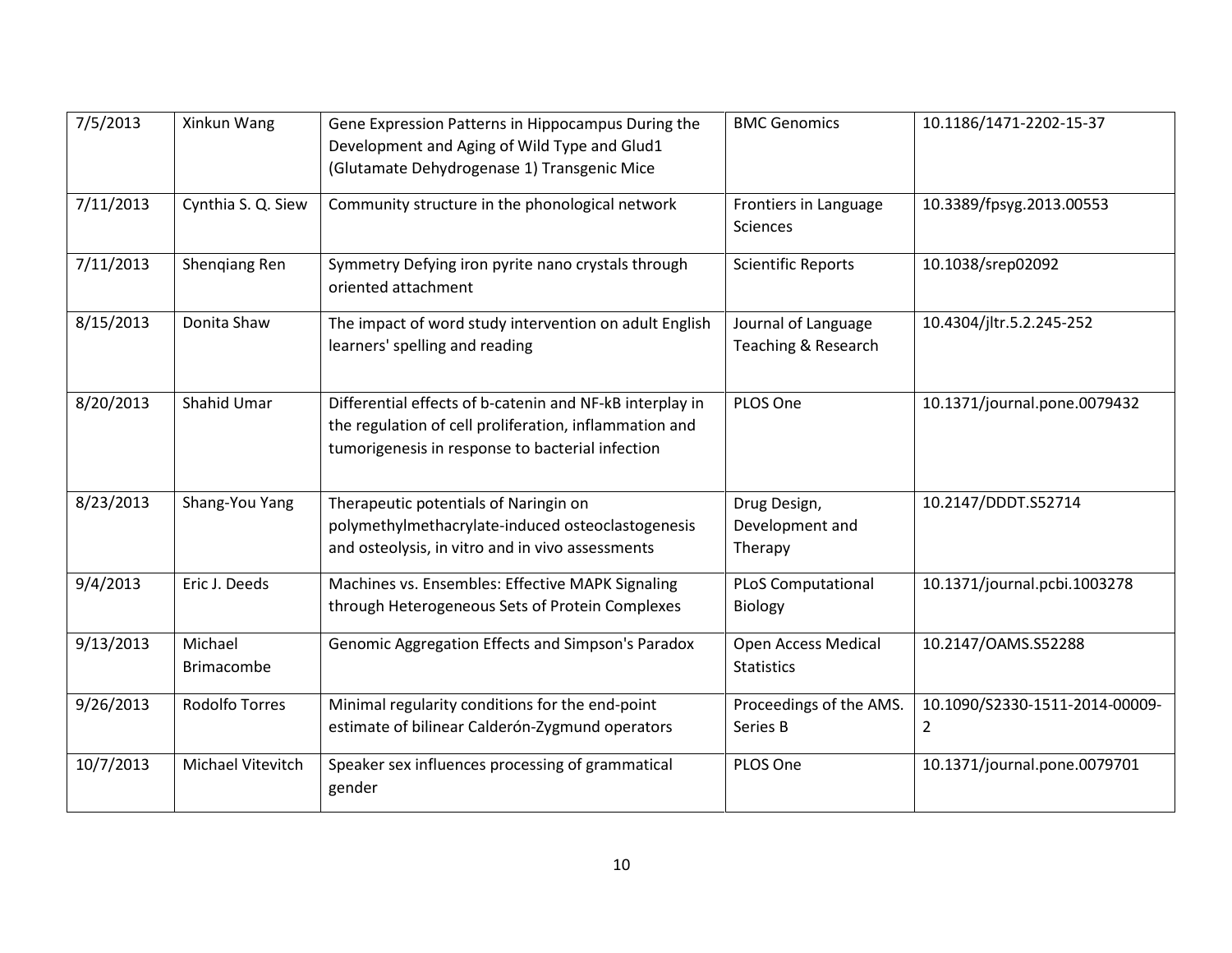| 10/23/2013 | <b>Rahul Pawar</b>               | Inflammatory response following neutrophil recovery<br>post chemotherapy in AML cases without evidence of<br>infection- role of homing of neutrophils                                                  | Journal of Blood<br>Medicine                               | 10.2147/JBM.S53616           |
|------------|----------------------------------|--------------------------------------------------------------------------------------------------------------------------------------------------------------------------------------------------------|------------------------------------------------------------|------------------------------|
| 11/1/2013  | Catherine<br>Siengsukon          | Time Rather than Sleep Appears to Enhance Off-Line<br>Learning and Transfer of Learning of an Implicit<br><b>Continuous Task</b>                                                                       | Nature and Science of<br>Sleep                             | 10.2147/NSS.S53789           |
| 11/5/2013  | Liskin Swint-Kruse               | Rheostats and toggle switches for modulating protein<br>function                                                                                                                                       | PLOS One                                                   | 10.1371/journal.pone.0083502 |
| 11/15/2013 | Anup Kumar Kasi<br>Loknath Kumar | Extramedullary progression of multiple myeloma<br>despite concomitant medullary response to multiple<br>combination therapies and autologous transplant: A<br>Case Report and Review of the Literature | Journal of Medical Case<br>Reports                         | 10.1186/1752-1947-8-299      |
| 11/22/2013 | Arthur<br>Daemmrich              | Healthcare Reform in the United States and China:<br><b>Pharmaceutical Market Implications</b>                                                                                                         | Journal of<br><b>Pharmaceutical Policy</b><br>and Practice | 10.1186/2052-3211-7-9        |
| 12/30/2013 | <b>Scott Mullen</b>              | Barefoot running: The effects of an 8-week barefoot<br>training program                                                                                                                                | Orthopedic Journal of<br><b>Sports Medicine</b>            | 10.1177/2325967114525582     |
| 11/19/2014 | Rutherford<br>Goldstein          | The influence of clustering coefficient on word-<br>learning: how groups of similar sounding words<br>facilitate acquisition                                                                           | Frontiers in Psychology                                    | 10.3389/fpsyg.2014.01307     |
| 11/19/2014 | <b>Rachel Craft</b>              | Ethnic Differences in Medicinal Plant Use among<br>University Students: A Cross-Sectional Survey of Self-<br>Reported Medicinal Plant Use at Two Midwest<br>Universities                               | <b>BMC Complementary</b><br>and Alternative<br>Medicine    | 10.1186/s12906-015-0725-1    |
| 11/25/2014 | Babalola Faseru                  | RELATIONSHIPS BETWEEN SEXUAL VIOLENCE AND<br>CHRONIC DISEASE: A CROSS-SECTIONAL STUDY                                                                                                                  | <b>BMC Public Health</b>                                   | 10.1186/1471-2458-14-1286    |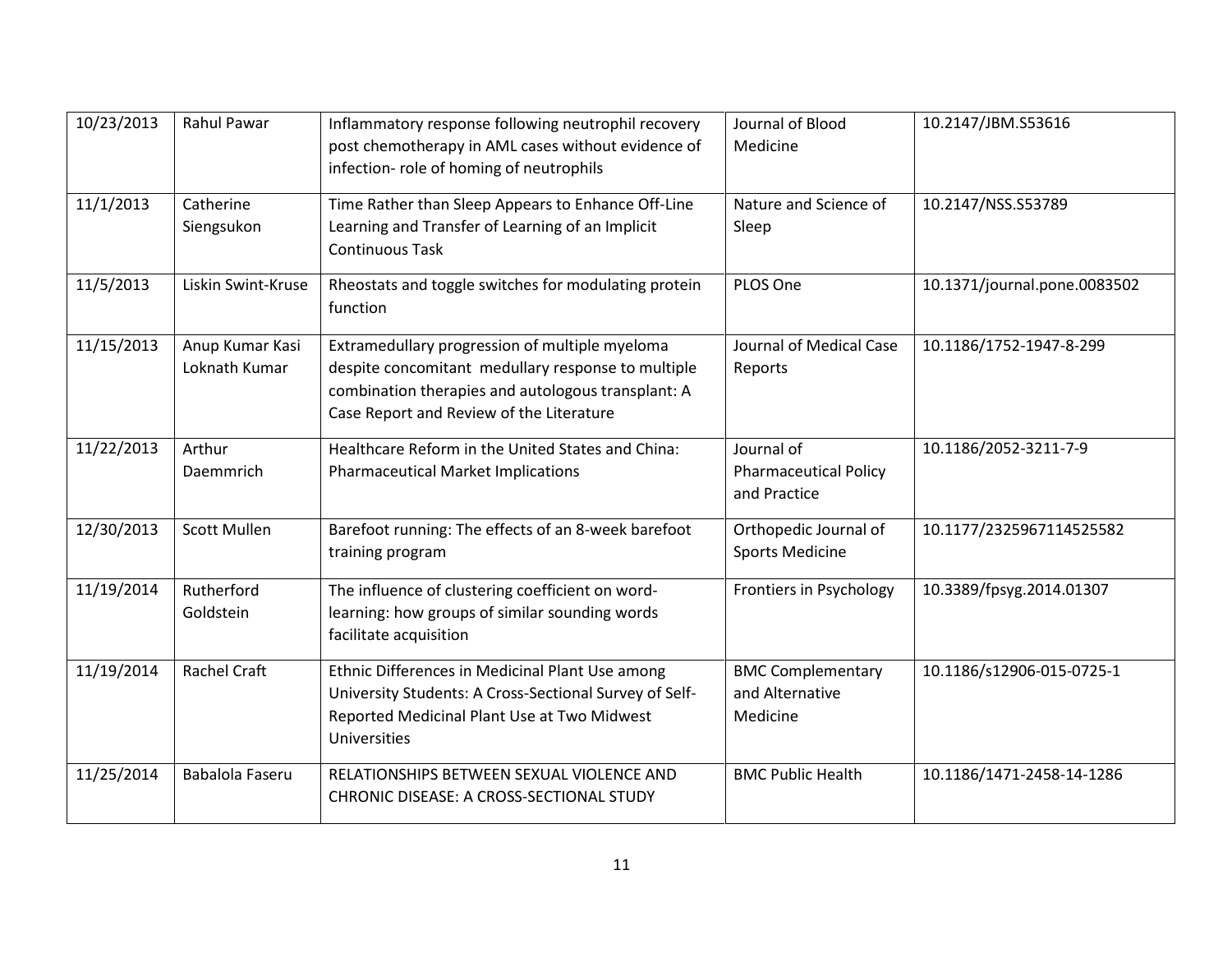| 12/15/2014 | <b>Frank Dong</b> | Disparities in Oral Health among School-aged Children<br>in Kansas                                                                          | Open Journal of<br><b>Preventive Medicine</b>                                  | 10.4236/ojpm.2015.56032      |
|------------|-------------------|---------------------------------------------------------------------------------------------------------------------------------------------|--------------------------------------------------------------------------------|------------------------------|
| 12/22/2014 | Joseph Pacheco    | Ensuring healthy American Indian generations for<br>tomorrow through safe and healthy indoor<br>environments                                | International Journal of<br><b>Environmental Research</b><br>and Public Health | 10.3390/ijerph120302810      |
| 1/19/2015  | Kyle Smith        | Hydrocephalus Secondary to Dilated Virchow Robin<br>Spaces                                                                                  | <b>JNLS Reports</b>                                                            | 10.4103/2152-7806.161240     |
| 2/5/2015   | Jack Colicchio    | DNA methylation and gene expression in Mimulus<br>guttatus                                                                                  | <b>BMC Genomics</b>                                                            | 10.1186/s12864-015-1668-0    |
| 2/6/2015   | Sarah Wildgen     | Whispering Gallery Mode Resonators for Rapid Label-<br>Free Biosensing in Small Volume Droplets                                             | <b>Biosensors</b>                                                              | 10.3390/bios5010118          |
| 2/10/2015  | Devin Cox         | The 15q11.2 BP1-BP2 Microdeletion Syndrome: A<br>Review                                                                                     | International Journal of<br><b>Molecular Science</b>                           | 10.3390/ijms16024068         |
| 2/10/2015  | Hyesun Cho        | Teachers' Perceived Challenges of Employing Critical<br>Literacy                                                                            | English Language<br>Teaching                                                   | 10.5539/elt.v8n6p69          |
| 2/18/2015  | Amanda Bruce      | Neurofunctional Correlates of Ethical, Food-Related<br>Decision-Making                                                                      | PLOS One                                                                       | 10.1371/journal.pone.0120541 |
| 3/23/2015  | Andrei Belousov   | Death of Neurons Following Injury Requires Conductive<br>Neuronal Gap Junction Channels but not a Specific<br>Connexin                      | PLOS One                                                                       | 10.1371/journal.pone.0125395 |
| 3/23/2015  | David Flores      | Transrectal Ultrasound Guided Needle Aspiration of a<br>Prostatic Abscess: Salvage Treatment After Failed<br><b>Transurethral Resection</b> | <b>Urology Case Reports</b>                                                    | 10.1016/j.eucr.2015.03.006   |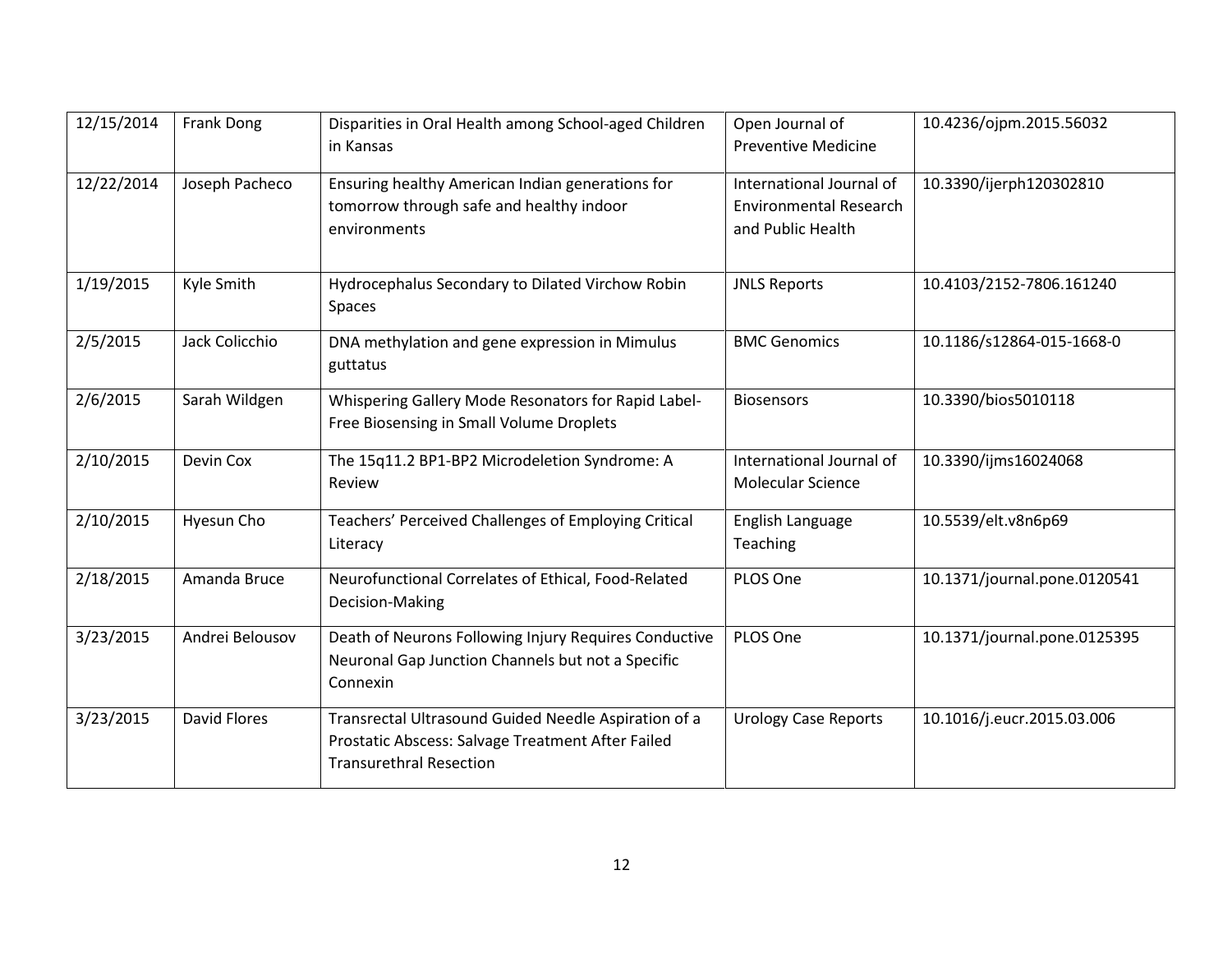| 4/21/2015  | Patrick Monnahan        | Epistasis is a major determinant of the additive genetic<br>variance in Mimulus guttatus                                                        | <b>PLoS Genetics</b>                       | 10.1371/journal.pgen.1005201 |
|------------|-------------------------|-------------------------------------------------------------------------------------------------------------------------------------------------|--------------------------------------------|------------------------------|
| 4/25/2015  | Robert M. Timm          | A century of Shope papillomavirus in museum rabbit<br>specimens                                                                                 | PLOS One                                   | 10.1371/journal.pone.0132172 |
| 5/12/2015  | Catherine<br>Siengsukon | Sleep characteristics of individuals with chronic stroke:<br>a pilot study                                                                      | Nature and Science of<br>Sleep             | 10.2147/NSS.S83882           |
| 9/10/2015  | <b>Alison Gabriele</b>  | Syntactic constraints and individual differences in<br>native and non-native processing of wh-movement                                          | Frontiers in Psychology                    | 10.3389/fpsyg.2016.00549     |
| 9/21/2015  | Kimberly<br>Engelman    | Health Status among Black African-born Women in<br>Kansas City: a Preliminary Assessment                                                        | <b>BMC Research Notes</b>                  | 10.1186/s13104-015-1469-1    |
| 10/2/2015  | Jennifer Gleason        | Development of a genomic resource and quantitative<br>trait loci mapping of male calling traits in the lesser wax<br>moth, Achroia grisella     | PLOS One                                   | 10.1371/journal.pone.0147014 |
| 10/3/2015  | Kyle Smith              | Coexistence of Clival Chordoma and Sellar-Suprasellar<br>Germinoma in a Pediatric Patient: A Case Report and<br>Review of the Literature.       | <b>Surgical Neurology</b><br>International | 10.4103/2152-7806.173313     |
| 10/8/2015  | Christophe Nicot        | Inhibition of PARP with Small Inhibitor PJ-34 Induces<br>Cell Cycle Arrest and Apoptosis of Adult T-Cell<br>Leukemia cells                      | Journal of Hematology<br>& Oncology        | 10.1186/s13045-015-0217-2    |
| 10/14/2015 | Catherine<br>Siengsukon | Sleep parameters, functional status and time post-<br>stroke are associated with off-line motor skill learning<br>in people with chronic stroke | <b>Frontiers in Neurology</b>              | 10.3389/fneur.2015.00225     |
| 10/27/2015 | Irfan Saadi             | SPECC1L deficiency results in increased adherens<br>junction stability and reduced cranial neural crest cell<br>delamination                    | <b>Scientific Reports</b>                  | 10.1038/srep17735            |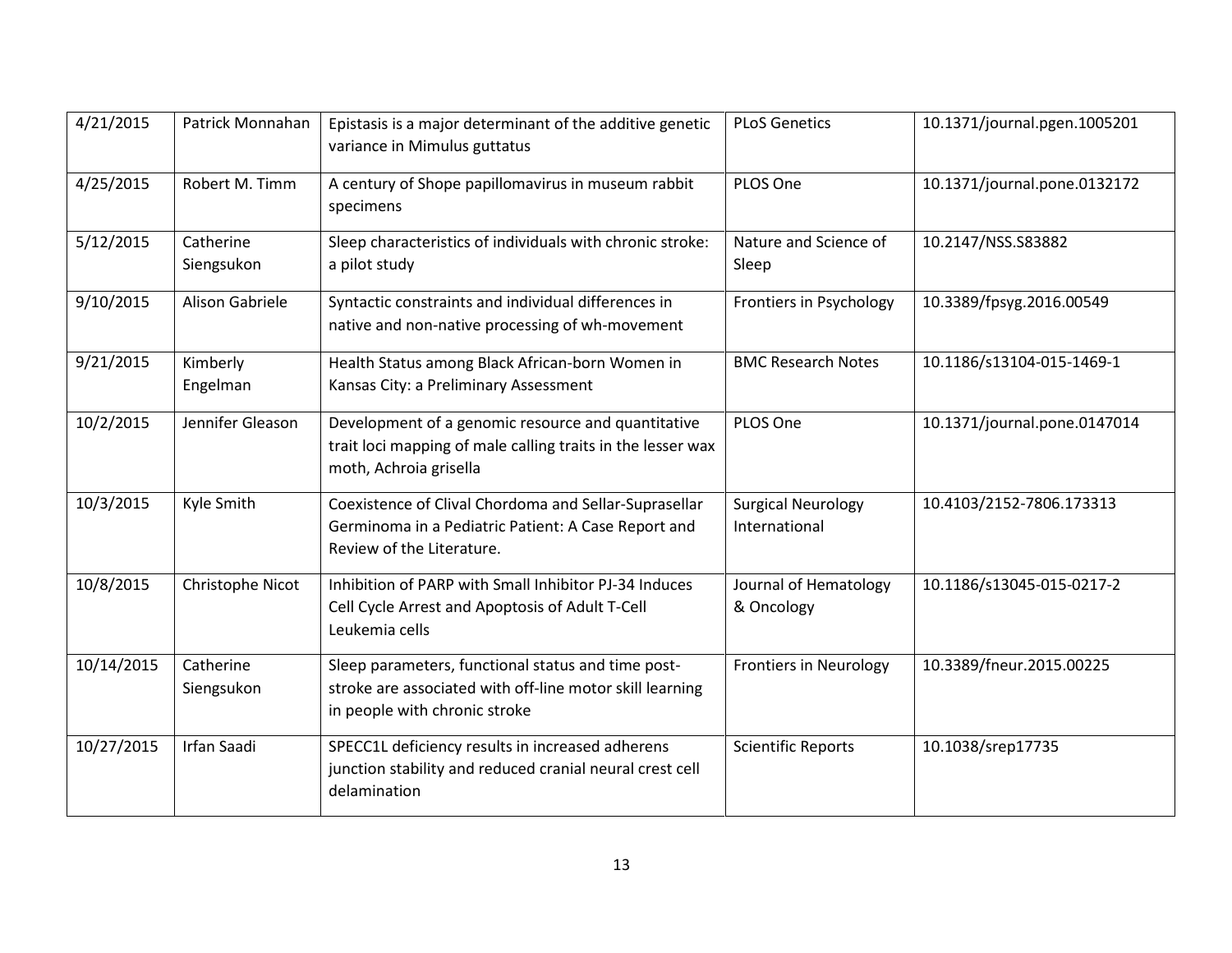| 11/30/2015 | <b>Yugin Shang</b>      | Integrated Microfluidic Lectin Barcode Platform for<br>High-Performance Focused Glycomic Profiling                                             | <b>Scientific Reports</b>                  | 10.1038/srep20297            |
|------------|-------------------------|------------------------------------------------------------------------------------------------------------------------------------------------|--------------------------------------------|------------------------------|
| 12/8/2015  | A. Townsend<br>Peterson | MERS-CoV geography and ecology in the Middle East                                                                                              | <b>BMC Research Notes</b>                  | 10.1186/s13104-015-1789-1    |
| 12/14/2015 | Rafe Brown              | Polyphyly of Asian Tree Toads, Genus Pedostibes<br>Günther, 1876 (Anura: Bufonidae), and the Description<br>of a New Genus from Southeast Asia | PLOS One                                   | 10.1371/journal.pone.0145903 |
| 12/15/2015 | Steven LeVine           | Albumin and Multiple Sclerosis                                                                                                                 | <b>BMC Medicine</b>                        | 10.1186/s12883-016-0564-9    |
| 12/18/2015 | Sarah Galvis            | Spine biomechanics in the adolescent and the effect of<br>scoliotic deformity                                                                  | Scoliosis                                  | 10.1186/s13013-016-0103-x    |
| 12/22/2015 | Michele Pritchard       | Differential effects of hyaluronan synthase 3 deficiency<br>after acute vs chronic liver injury in mice                                        | <b>Fibrogenesis and Tissue</b><br>Repair   | 10.1186/s13069-016-0041-5    |
| 1/26/2016  | Amber Watts             | Intra-individual Variability of Physical Activity in Older<br>Adults with and without Mild Alzheimer's Disease                                 | PLOS One                                   | 10.1371/journal.pone.0153898 |
| 2/8/2016   | Jesse Grismer           | The Eurasian Invasion: Phylogenomic data reveal<br>multiple Southeast Asian origins for Indian Dragon<br>Lizards.                              | <b>BMC Evolutionary</b><br><b>Biology</b>  | 10.1186/s12862-016-0611-6    |
| 2/21/2016  | Abdallah                | Climate change influences on the global potential<br>distribution of bluetongue virus                                                          | PLOS One                                   | 10.1371/journal.pone.0150489 |
| 2/29/2016  | Samuel Asante           | Intradural-Extramedullary Isolated Compressive Sarcoid<br>Lesion                                                                               | <b>Surgical Neurology</b><br>International | 10.4103/2152-7806.194520     |
| 3/10/2016  | Wai-Lun Chan            | Growing Ultra-flat Organic Films on Graphene with a<br>Face-on Stacking via Moderate Molecule-Substrate<br>Interaction                         | <b>Scientific Reports</b>                  | 10.1038/srep28895            |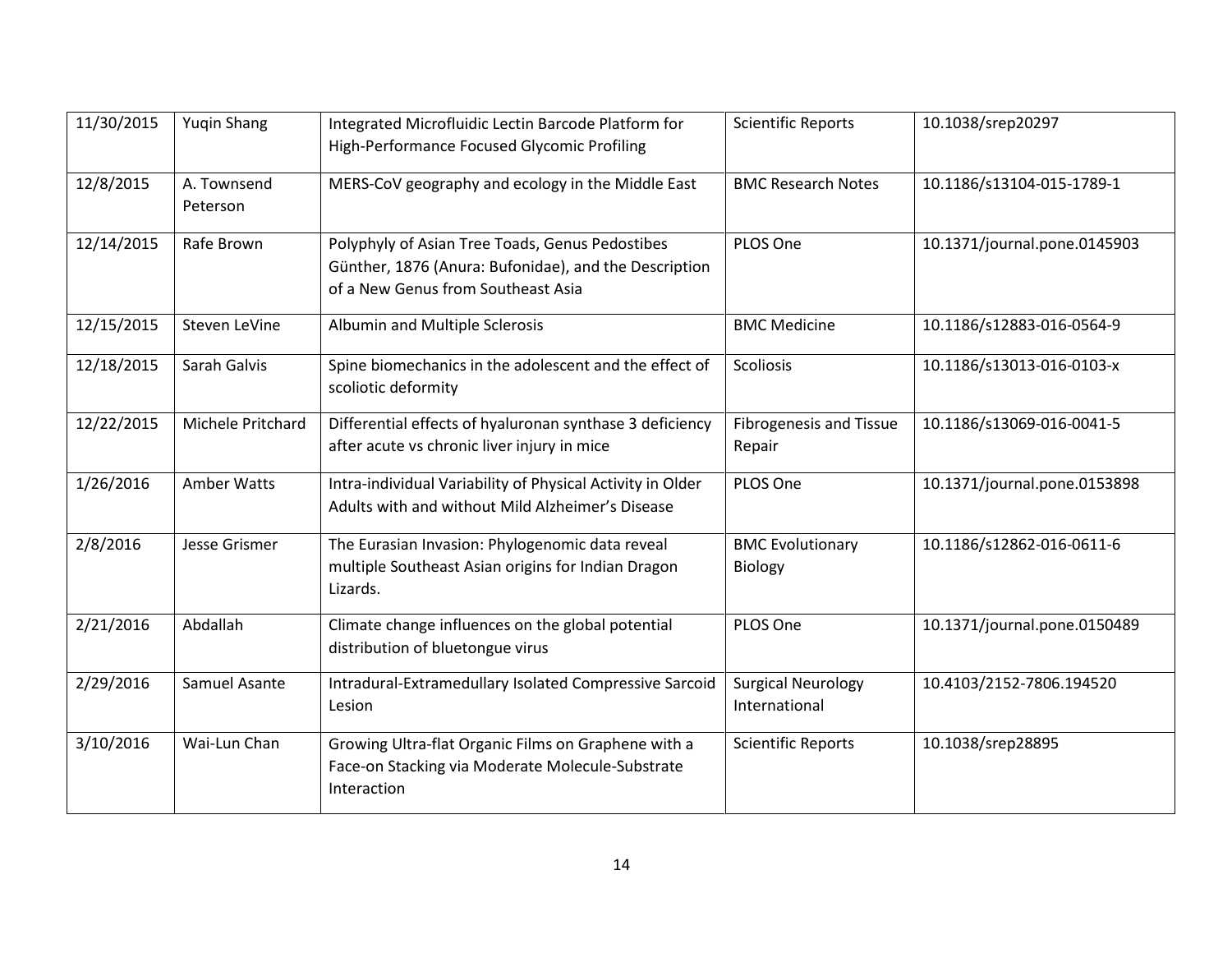| 3/15/2016 | Eric J. Deeds           | Mathematical model for length control by the timing of<br>substrate switching in the type III secretion                                                                          | <b>PLoS Computational</b><br>Biology                     | 10.1371/journal.pcbi.1004851 |
|-----------|-------------------------|----------------------------------------------------------------------------------------------------------------------------------------------------------------------------------|----------------------------------------------------------|------------------------------|
| 4/7/2016  | Nathan Locke            | IVC Filter Erosion causing symptomatic obstructive<br>hydronephrosis                                                                                                             | Journal of Endourology<br>Case Reports                   | 10.1089/cren.2016.0070       |
| 5/2/2016  | Susan Carlson           | Dietary Patterns of Early Childhood and Maternal<br>Socioeconomic Status in a Unique Prospective Sample<br>from a Randomized Controlled Trial of Prenatal DHA<br>Supplementation | <b>BMC Pediatrics</b>                                    | 10.1186/s12887-016-0729-0    |
| 5/9/2016  | Hiroshi Nishimune       | Dual-color STED microscopy reveals a sandwich<br>structure of Bassoon and Piccolo in active zones of<br>adult and aged mice                                                      | <b>Scientific Reports</b>                                | 10.1038/srep27935            |
| 5/11/2016 | Deborah Smith           | Population genetic evidence for sex-specific dispersal in<br>an inbred social spider                                                                                             | <b>Ecology and Evolution</b><br>(Electronic)             | 10.1002/ece3.2200            |
| 5/18/2016 | Tera Fazzino            | Change in alcohol use during a phone-based weight<br>management intervention for breast cancer survivors                                                                         | Journal of Medical<br><b>Internet Research</b><br>Cancer | 10.2196/cancer.6295          |
| 5/19/2016 | Alexandra Brown         | A Bayesian Comparative Effectiveness Trial in Action:<br>Developing a Platform for Multi-Site Study Adaptive<br>Randomization                                                    | Trials                                                   | 10.1186/s13063-016-1544-5    |
| 5/19/2016 | Rebecca Lepping         | Neural Processing of Emotional Musical and<br>Nonmusical Stimuli in Depression                                                                                                   | PLOS One                                                 | 10.1371/journal.pone.0156859 |
| 7/19/2016 | Esmeralda<br>Valdivieso | A systematic review of the relationship between<br>familism and mental health outcomes in Latino<br>population                                                                   | Frontiers in Psychology                                  | 10.3389/fpsyg.2016.01632     |
| 8/8/2016  | Michael Cooper          | Emergin Relationships Between Exercise, Sensory<br>Nerves, and Neuropathic Pain                                                                                                  | <b>Frontiers in Physiology</b>                           | 10.3389/fnins.2016.00372     |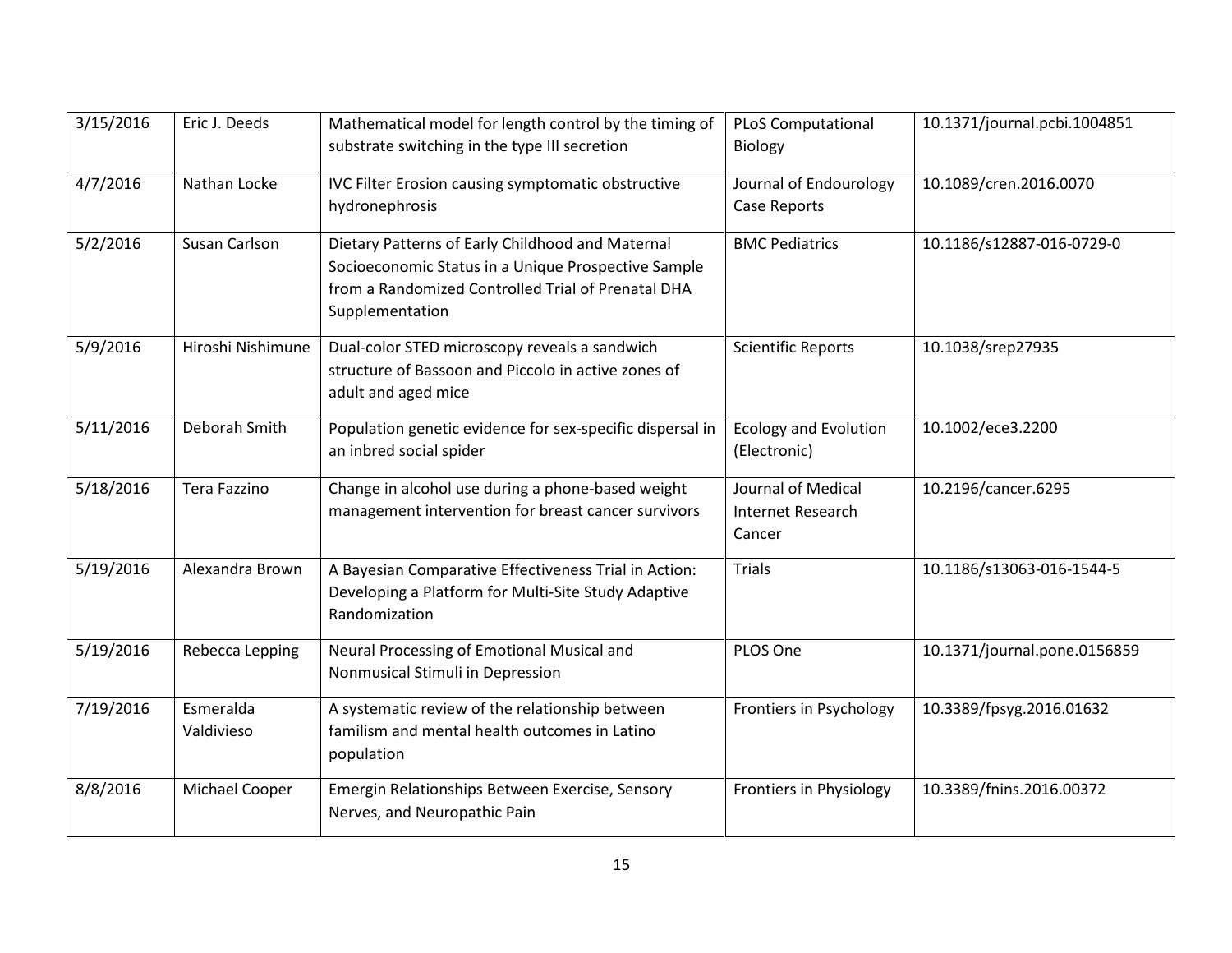| 8/9/2016   | Carla Sabus              | Innovative Physical Therapy Practice: A Qualitative<br>Verification of Factors that Support Diffusion of<br>Innovation in Outpatient Physical Therapy Practice | Journal of Healthcare<br>Leadershiop           | 10.2147/JHL.S115772        |
|------------|--------------------------|----------------------------------------------------------------------------------------------------------------------------------------------------------------|------------------------------------------------|----------------------------|
| 9/2/2016   | Aili Breda               | Expectations Regarding Aging, Physical Activity, and<br><b>Physical Function in Older Adults</b>                                                               | Gerontology and<br><b>Geriatric Medicine</b>   | 10.1177/2333721417702350   |
| 9/27/2016  | Michele Pritchard        | Evidence for a 'pathogenic triumvirate' in congenital<br>hepatic fibrosis (CHF) in autosomal recessive polycystic<br>kidney disease (ARPKD)                    | <b>BioMed Research</b><br>International        | 10.1155/2016/4918798       |
| 10/14/2016 | Kyungjin Min             | Carbon availability modifies temperature responses of<br>heterotrophic microbial respiration, substrate affinity,<br>and stable carbon isotope discrimination  | Frontiers in<br>Microbiology                   | 10.3389/fmicb.2016.02083   |
| 10/24/2016 | Jennifer Cauble          | Poor validity of anthropometric equations to estimate<br>infant fat mass at birth and in early infancy                                                         | <b>BMC Pediatrics</b>                          | 10.1186/s12887-017-0844-6  |
| 11/3/2016  | Chuanwu Zhang            | Subgroup identification of early preterm birth (ePTB):<br>informing a future prospective enrichment clinical trial<br>design                                   | <b>BMC Pregnacy and</b><br>Childbirth          | 10.1186/s12884-016-1189-0  |
| 12/16/2016 | Prachee Avasthi          | Flagellar synchronization is a simple alternative to cell<br>cycle synchronization for ciliary and flagellar studies.                                          | mSphere                                        | 10.1128/mSphere.00003-17   |
| 2/6/2017   | Mohammad-Ali<br>Jazayeri | Subcutaneous implantable cardioverter-defibrillator<br>(ICD) placement in a patient with a preexisting<br>transvenous ICD                                      | Heart Rhythm Case<br>Reports                   | 10.1016/j.hrcr.2017.03.009 |
| 2/27/2017  | Babalola Faseru          | Changing the Default for Tobacco Treatment: Study<br>Protocol of a Randomized Controlled Trial                                                                 | <b>Trials</b>                                  | 10.1186/s13063-017-2119-9  |
| 3/13/2017  | Anusha Vittal            | A Rare Case Report Of Coexisting Mutually Exclusive<br>KRAS And BRAF Mutations In A Patient With Metastatic<br>Colon Adenocarcinoma                            | Case Reports in<br><b>Oncological Medicine</b> | 10.1155/2017/2321052       |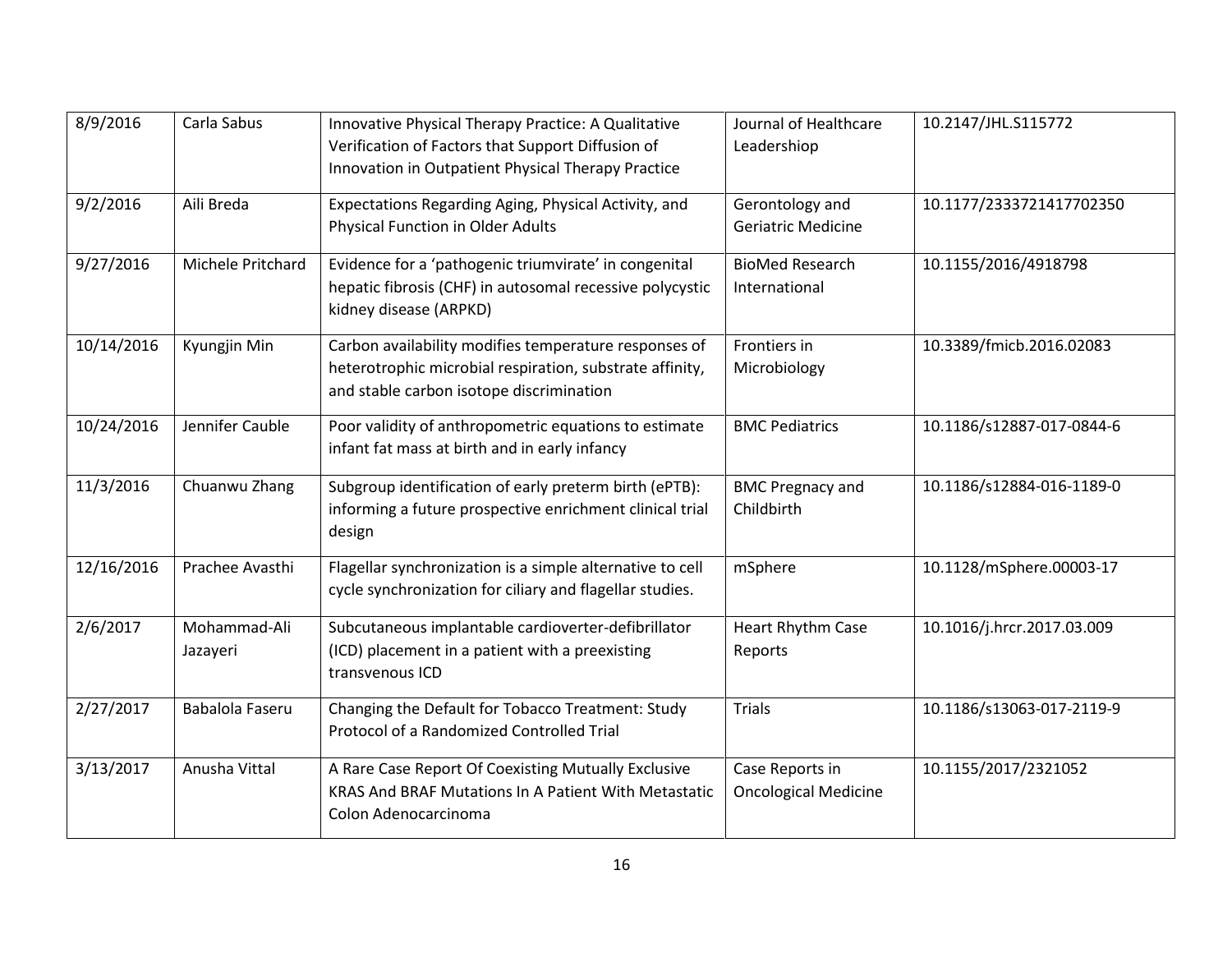| 3/22/2017 | Zheng Wang                 | Increased force variability is associated with altered<br>modulation of motorneuron pool in autism spectrum<br>disorder (ASD)                         | <b>Assistant Research</b><br>Faculty                                          | 10.3390/ijms18040698        |
|-----------|----------------------------|-------------------------------------------------------------------------------------------------------------------------------------------------------|-------------------------------------------------------------------------------|-----------------------------|
| 3/27/2017 | Jordan Craig               | Instrumented balance and walking assessments in<br>persons with multiple sclerosis show strong test-retest<br>reliability                             | Journal of<br>NeuroEngineering and<br>Rehabilitation                          | 10.1186/s12984-017-0251-0   |
| 4/28/2017 | <b>VISWA</b><br>GANGEDDULA | Effect of cognitive demand on functional visual field<br>performance in senior drivers with glaucoma                                                  | Frontiers in Aging<br>Neuroscience                                            | 10.3389/fnagi.2017.00286    |
| 5/4/2017  | Evangelia<br>Chrysikou     | Using Transcranial Direct Current Stimulation to<br>Enhance Creative Cognition: Interactions Between Task,<br>Polarity, and Stimulation Site          | Frontiers in Human<br>Neuroscience                                            | 10.3389/fnhum.2017.00246    |
| 6/8/2017  | salman waheed,<br>md mph   | Association of QT Interval with Mortality by Kidney<br>Function: Results from the National Health and<br><b>Nutrition Examination Survey (NHANES)</b> | Open heart                                                                    | 10.1136/openhrt-2017-000683 |
| 6/15/2017 | Prabhakar Bastola          | Specific mutations in D1-D2 linker region of VCP/p97<br>enhance ATPase activity and confer resistance to VCP<br>inhibitors                            | <b>Scientific Reports</b>                                                     | 10.1038/cddiscovery.2017.65 |
| 7/12/2017 | allard jongman             | Just noticeable differences (JNDs) for pitch direction,<br>height, and slope for Mandarin and English listeners                                       | The Journal of the<br><b>Acoustical Society of</b><br>America Express Letters | 10.1121/1.4995526           |
| 8/22/2017 | Rajasingh Johnson          | Optical-flow based non-invasive analysis of<br>cardiomyocyte contractility                                                                            | <b>Scientific Reports</b>                                                     | 10.1038/s41598-017-10094-7  |
| 9/16/2017 | Caleb Grote                | Pseudotumor from Metal-on-Metal Total Hip<br>Arthroplasty Causing Unilateral Leg Edema: Case<br>Presentation and Literature Review                    | <b>BioResearch Open</b><br>Access                                             | 10.1089/biores.2017.0035    |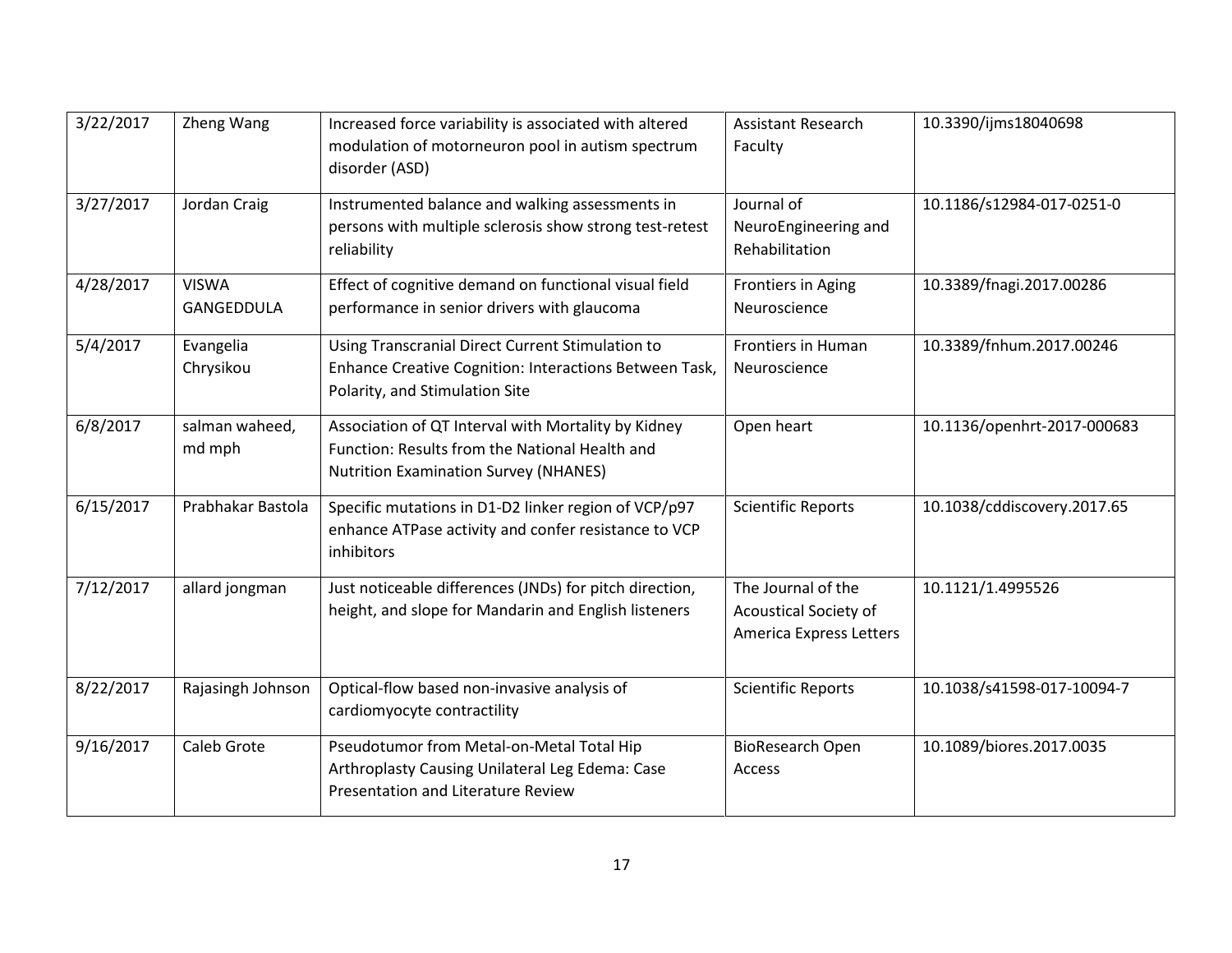| 9/29/2017  | Christina Amaro        | "Are you gonna publish that?" Peer-reviewed<br>publication outcomes of doctoral dissertations in<br>psychology"                                   | PLOS One                                                                  | 10.1371/journal.pone.0192219 |
|------------|------------------------|---------------------------------------------------------------------------------------------------------------------------------------------------|---------------------------------------------------------------------------|------------------------------|
| 10/4/2017  | Jason Rucker           | Multitasking in older adults with type 2 diabetes: A<br>cross-sectional analysis                                                                  | PLOS One                                                                  | 10.1371/journal.pone.0186583 |
| 10/31/2017 | Susan Brock            | Francisella tularensis confronts the complement system                                                                                            | Frontiers in Cellular and<br><b>Infection Microbiology</b>                | 10.3389/fcimb.2017.00523     |
| 11/14/2017 | Nicholas Isom          | Right Ventricular Heart Failure from A Cardiac Yolk Sac<br>Tumor                                                                                  | American Journal of<br>Case Reports                                       | 10.12659/AJCR.907639         |
| 11/20/2017 | Mingxing Li            | Perceptual distinctiveness between dental and palatal<br>sibilants in different vowel contexts and its implications<br>for phonological contrasts | Journal of the<br>Association for<br>Laboratory Phonology                 | 10.5334/labphon.27           |
| 11/28/2017 | Jessica Williams       | Examining U.S. Public Knowledge and Preferences for<br><b>Adult Preventive Services Coverage</b>                                                  | PLOS One                                                                  | 10.1371/journal.pone.0189661 |
| 12/25/2017 | Folashade Agusto       | Transmission Dynamics for Methicilin-resistant<br>Staphalococous areus with Injection Drug Users                                                  | <b>BMC Infectious Disease</b>                                             | 10.1186/s12879-018-2973-4    |
| 12/25/2017 | Xiangxiong Kong        | Image registration-based bolt loosening detection of<br>steel joints                                                                              | Sensors                                                                   | 10.3390/s18041000            |
| 12/28/2017 | Aniket Rali            | Hemoptysis after CardioMEMS Implantation: Case<br>Report and a Review                                                                             | American Journal of<br>Case Reports                                       | 10.12659/AJCR.908508         |
| 1/2/2018   | Mary E.<br>Morningstar | Including College and Career Readiness within a Multi-<br>Tiered Systems of Support Framework                                                     | <b>AERA Open (American</b><br><b>Educational Research</b><br>Association) | 10.1177/2332858418761880     |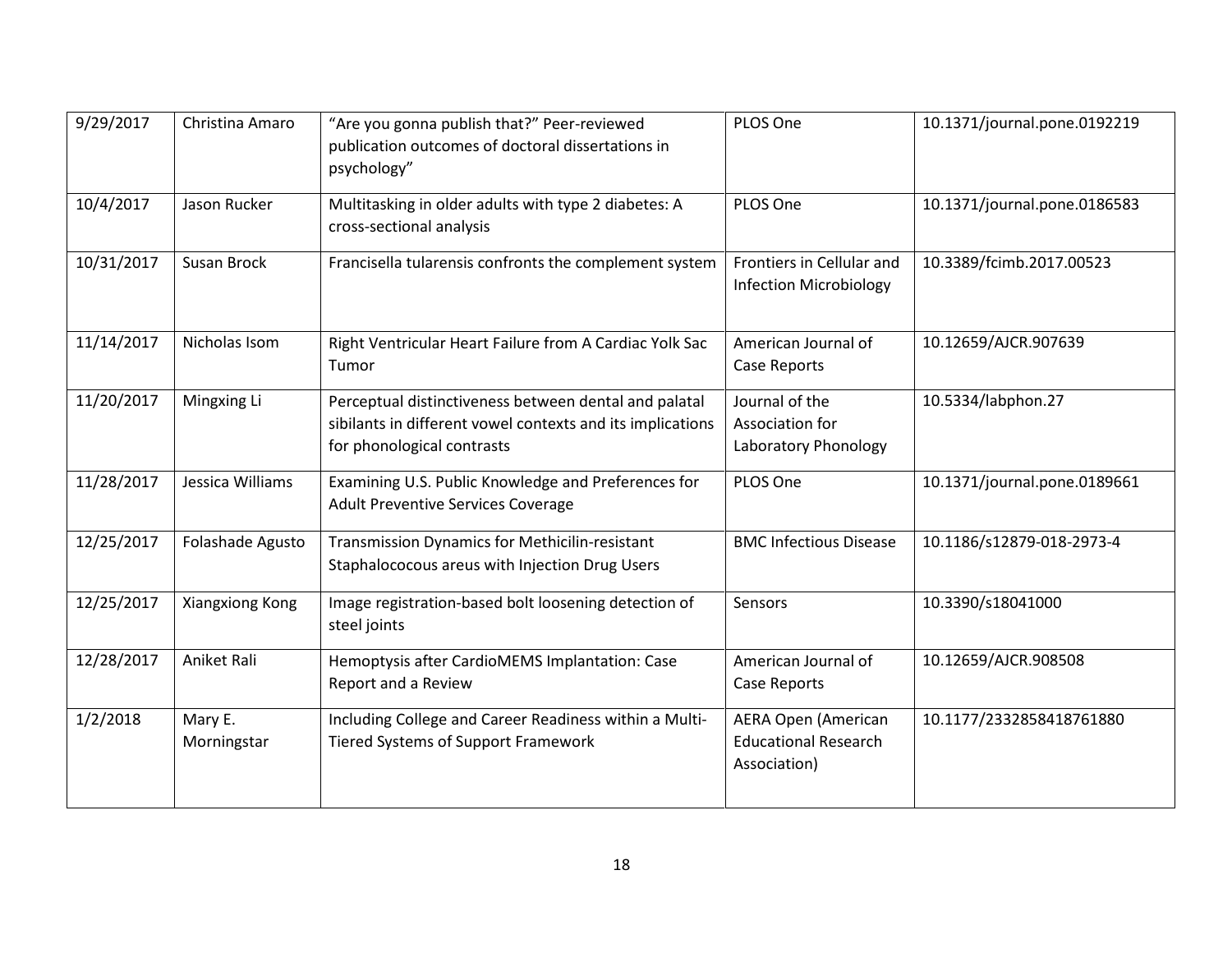| 1/17/2018 | Melike Kahya       | Pupillary response to cognitive demand in Parkinson's    | <b>Frontiers in Aging</b>   | 10.3389/fnagi.2018.00090      |
|-----------|--------------------|----------------------------------------------------------|-----------------------------|-------------------------------|
|           |                    | disease                                                  | Neuroscience                |                               |
| 1/22/2018 | <b>Daniel Reis</b> | The anxiolytic effect of probiotics: A systematic review | PLOS One                    | 10.1371/journal.pone.0199041  |
|           |                    | and meta-analysis of the clinical and preclinical        |                             |                               |
|           |                    | literature                                               |                             |                               |
| 3/8/2018  | John A. Stanford   | Short Term Development and Fate of MGE-Like Neural       | <b>Cell Transplantation</b> | 10.1177/0963689718766327      |
|           |                    | Progenitor Cells in Jaundiced and Non-Jaundiced Rat      |                             |                               |
|           |                    | <b>Brain</b>                                             |                             |                               |
| 4/13/2018 | Esmeralda          | Health-related Quality of Life of Older Adults in Costa  | Gerontology and             | 10.1177/2333721418782812      |
|           | Valdivieso         | Rica as Measured by the Short-Form-36 Health Survey      | <b>Geriatric Medicine</b>   |                               |
|           |                    | $(SF-36)$                                                |                             |                               |
| 4/29/2018 | Muhammad Aziz      | Pseudoephedrine induced ischemic colitis: A case         | Case Reports in             | 10.1155/2018/8761314          |
|           |                    | report and review of literature                          | Gastrointestinal            |                               |
|           |                    |                                                          | Medicine                    |                               |
| 5/16/2018 | Aniket Sengupta    | A role for transcription factor autoregulation in        | Frontiers in Plant          | 10.3389/fpls.2018.01561       |
|           |                    | developmental evolution                                  | Science                     |                               |
| 6/9/2018  | Xiao Yang          | Context-sensitivity and Individual Differences in the    | Frontiers in Psychology     | 10.3389/fpsyg.2018.01720      |
|           |                    | Derivation of Scalar Implicature                         |                             |                               |
| 6/27/2018 | Radwan Ajlan       | MRI visualization of optic nerve avulsion due to ocular  | American Journal of         | 10.1016/j.ajoc.2018.06.016    |
|           |                    | perforation from BB gun                                  | <b>Ophthalmology Case</b>   |                               |
|           |                    |                                                          | Reports                     |                               |
| 7/2/2018  | Luke Weisbrod      | Familial colloid cyst of the third ventricle             | Interdisciplinary           | 10.1016/j.inat.2018.09.001    |
|           |                    |                                                          | Neurosurgery                |                               |
| 7/13/2018 | Shengnan Li        | Development of a Chinese and American Scale for          | Cogent Psychology           | 10.1080/23311908.2018.1501934 |
|           |                    | <b>Measuring Spirituality</b>                            |                             |                               |
|           |                    |                                                          |                             |                               |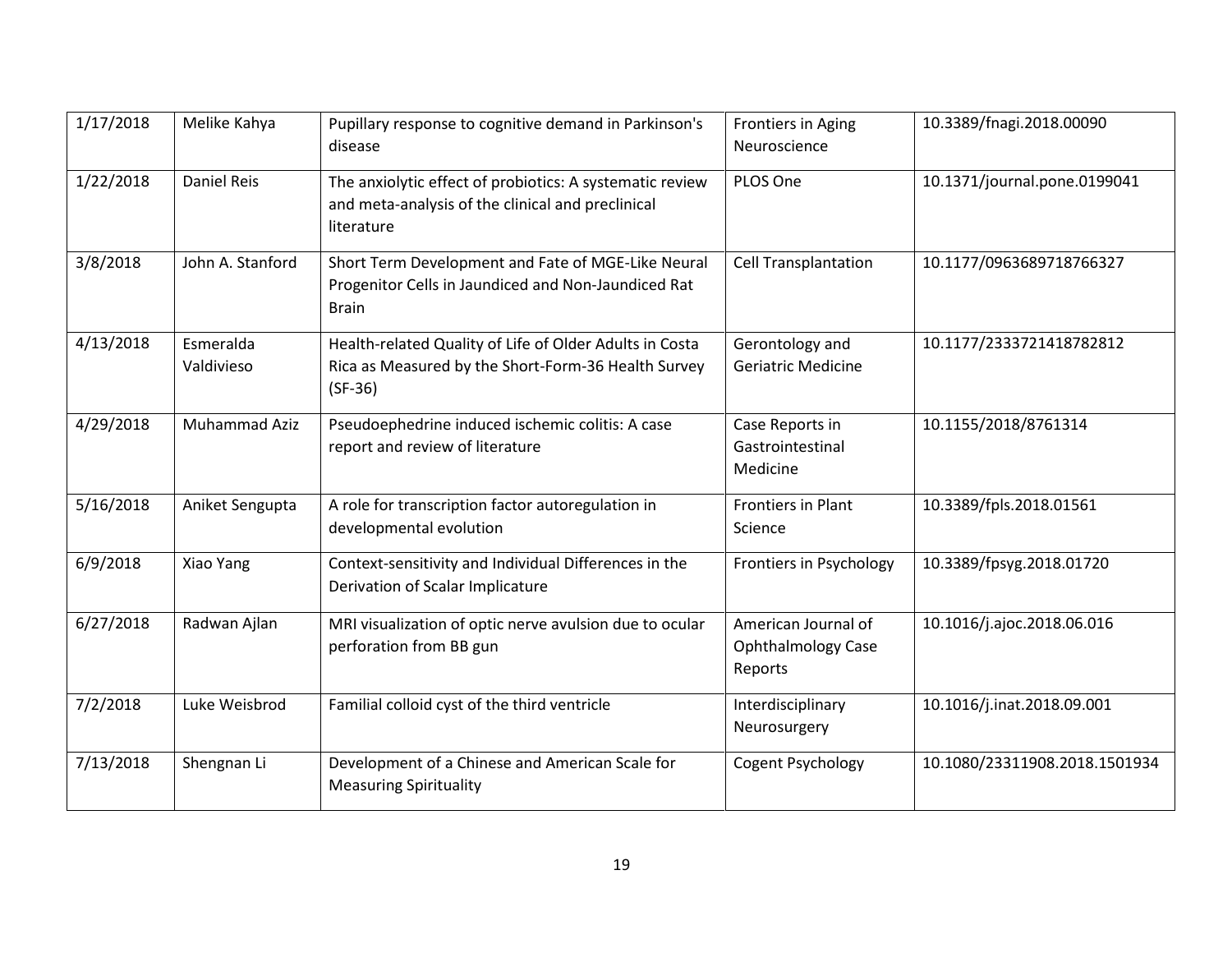| 7/31/2018  | Christopher C.<br>Cushing   | What Theoretical Domains Framework Elements do<br>Parents want in a Pediatric Health Behavior App?: A<br><b>Crowdsourced Social Validity Study</b>                                                 | Journal of Medical<br>Internet Research<br>mHealth and uHealth                               | 10.2196/mhealth.9808          |
|------------|-----------------------------|----------------------------------------------------------------------------------------------------------------------------------------------------------------------------------------------------|----------------------------------------------------------------------------------------------|-------------------------------|
| 8/14/2018  | <b>Grahmm Funk</b>          | Antibiotic Elution and Mechanical Strength of PMMA<br>Bone Cement Loaded With Borate Bioactive Glass                                                                                               | Journal of Bone and<br>Joint Infection                                                       | 10.7150/jbji.27348            |
| 8/26/2018  | Mohammed<br>Alshehri        | Self-report Sleep Quality Combined with Sleep Time<br>Variability Distinguishes Differences in Fatigue, Anxiety,<br>and Depression in Individuals with Multiple Sclerosis: A<br>Secondary Analysis | <b>Multiple Sclerosis</b><br>Journal - Experimental,<br><b>Translational and</b><br>Clinical | 10.1177/2055217318815924      |
| 10/12/2018 | Apurva Panchal              | Intravenous immunoglobulin for acute hemorrhagic<br>leukoencephalitis refractory to plasmapheresis.                                                                                                | <b>Clinical Case Reports</b>                                                                 | 10.1002/ccr3.1843             |
| 10/28/2018 | Daniah Shamim,<br><b>MD</b> | Favorable Outcome with Early Initiation of VV-ECMO<br>for Unilateral Lung Disease in Children                                                                                                      | <b>Respiratory Medicine</b><br>Case Reports                                                  | 10.1016/j.rmcr.2018.11.019    |
| 11/1/2018  | Qiangian Pan                | Development of Self-control in Early Childhood - A<br>Growth Mixture Modeling Approach                                                                                                             | Cogent Psychology                                                                            | 10.1080/23311908.2018.1544537 |
| 11/1/2018  | Sida Niu                    | Conservative management of hostile bladders with<br>intravesical botulinum toxin for successful renal<br>transplantation                                                                           | <b>Urology Case Reports</b>                                                                  | 10.1016/j.eucr.2018.10.017    |
| 11/8/2018  | Allek Scheele               | Neutrophilic Eccrine Hidradenitis Secondary to<br>Pegfilgrastim in a Patient with Synovial Sarcoma                                                                                                 | <b>Clinical Case Reports</b>                                                                 | 10.1002/ccr3.1932             |
| 1/7/2019   | Ramesh Balusu               | CDC37 As a Novel Target for the Treatment of NPM1-<br>ALK Expressing Anaplastic Large Cell Lymphomas                                                                                               | <b>Blood Cancer Journal</b>                                                                  | 10.1038/s41408-019-0171-2     |
| 1/16/2019  | Alexander<br>Gabrielli      | GeneAnalytics Pathways and Profiling of Shared Autism<br>and Cancer Genes                                                                                                                          | International Journal of<br><b>Molecular Science</b>                                         | 10.3390/ijms20051166          |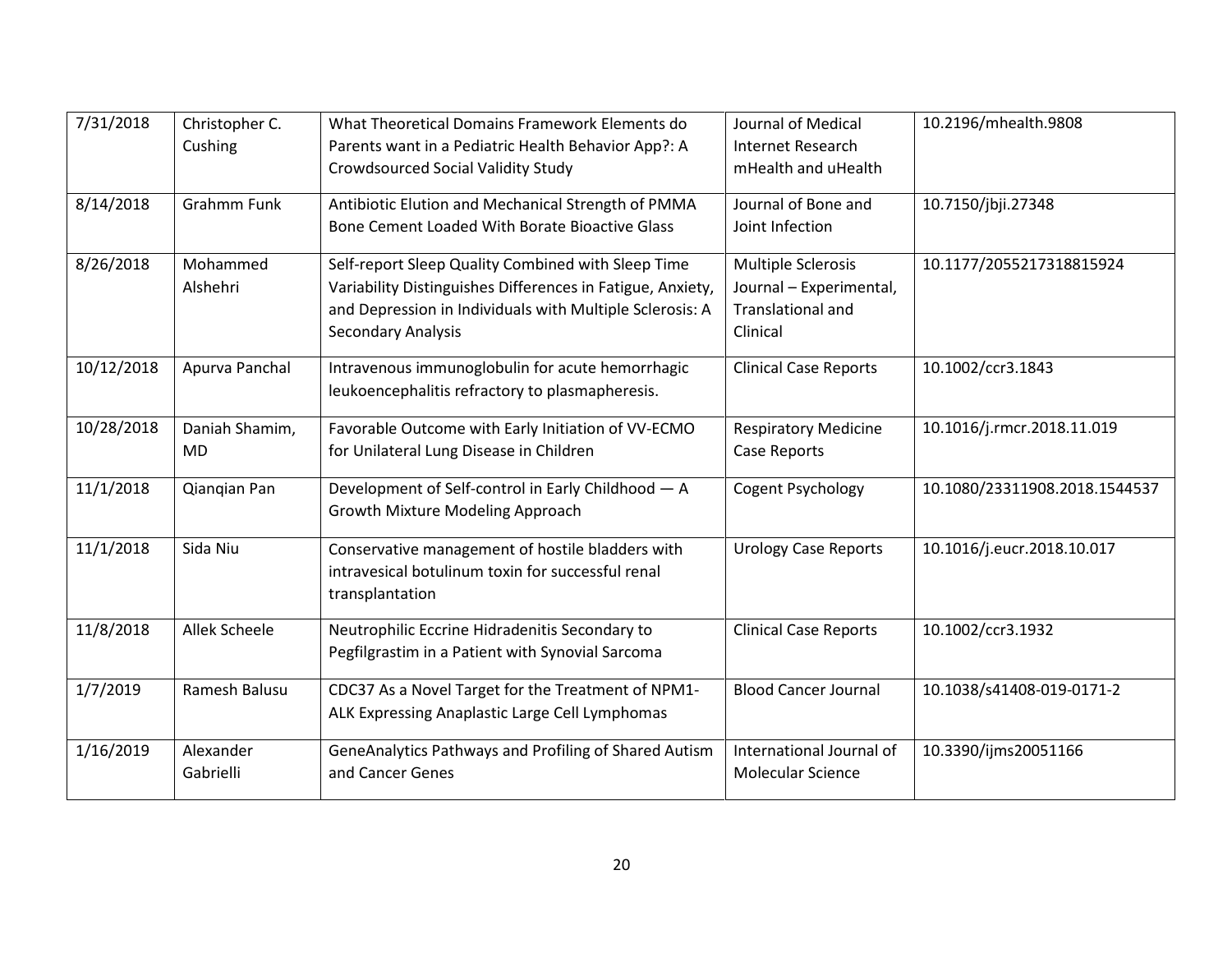| 2/27/2019 | Justin<br><b>Blumenstiel/Alex</b><br>Erwin | Aging in the Drosophila ovary: Contrasting changes in<br>the expression of the piRNA machinery and<br>mitochondria but no global release of transposable<br>elements. | <b>BMC Genomics</b>                                         | 10.1186/s12864-019-5668-3  |
|-----------|--------------------------------------------|-----------------------------------------------------------------------------------------------------------------------------------------------------------------------|-------------------------------------------------------------|----------------------------|
| 3/22/2019 | Mohammed Al-<br>Jumayli                    | Clinical Outcome of Ampullary Carcinoma: Single<br><b>Cancer Center Experience</b>                                                                                    | Journal of Oncology                                         | 10.1155/2019/3293509       |
| 3/29/2019 | Araba Kuofie                               | HIV knowledge and risk behaviors among older church-<br>affiliated Blacks                                                                                             | Gerontology and<br><b>Geriatric Medicine</b>                | 10.1177/2333721419855668   |
| 3/31/2019 | Daphne Mayes                               | Body size influences stingless bee (Apidae: Meliponini)<br>communities across a range of deforestation levels in<br>Rondônia, Brazil                                  | Journal of Insect Science                                   | 10.1093/jisesa/iez032      |
| 4/1/2019  | Darlingtina<br>Atakere                     | General wellbeing in adult Black males with chronic<br>illness                                                                                                        | Gerontology and<br><b>Geriatric Medicine</b>                | 10.1177/2333721419855664   |
| 4/23/2019 | Prachee Avasthi                            | Partially redundant actin genes in Chlamydomonas<br>control transition zone organization and flagellum-<br>directed traffic.                                          | <b>Cell Reports</b>                                         | 10.1101/227553             |
| 4/29/2019 | Radwan Ajlan                               | Ocular infarction following ethanol sclerotherapy of an<br>arteriovenous malformation                                                                                 | American Journal of<br><b>Ophthalmology Case</b><br>Reports | 10.1016/j.ajoc.2019.100457 |
| 4/30/2019 | Caitlin Coughlin                           | Sensitivity to Inflectional Morphology in a Non-Native<br>Language: Evidence from ERPs                                                                                | Frontiers in<br>Communication                               | 10.3389/fcomm.2019.00021   |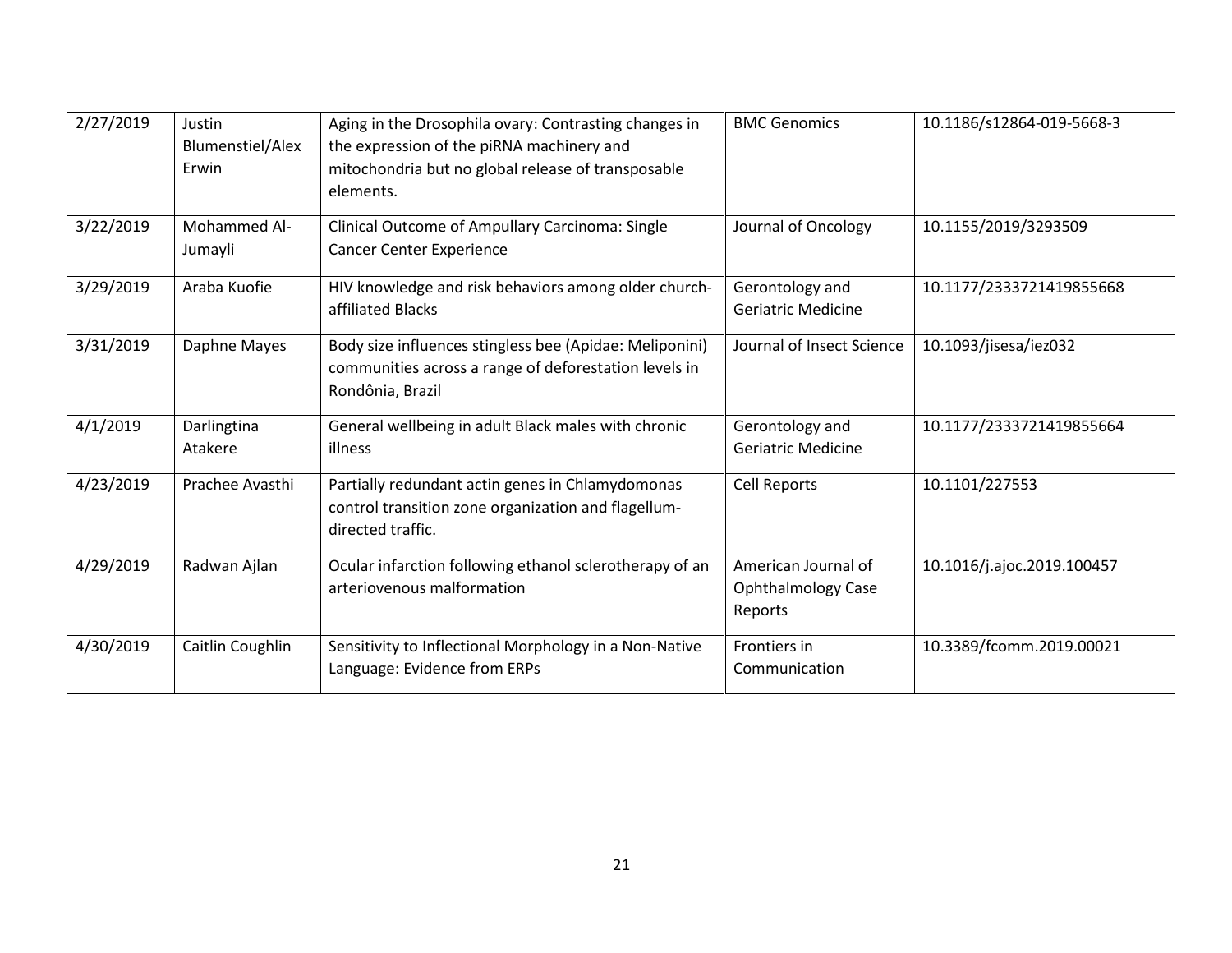# **Appendix E**

# **Applications Received by Unit, Inception – June 2019 In Alphabetical Order**

| <b>Unit</b>                                        | 2012-FY18      | <b>FY19</b>    | <b>Total</b>            |
|----------------------------------------------------|----------------|----------------|-------------------------|
| Anatomy and Cell Biology                           | 11             | 1              | 12                      |
| Anesthesiology                                     | 1              |                | 1                       |
| <b>Applied Behavioral Science</b>                  | $\overline{2}$ |                | $\overline{2}$          |
| <b>Biochemistry and Molecular Biology</b>          | 3              |                |                         |
| Bioengineering                                     | 3              |                | $\frac{3}{3}$           |
| Biology                                            | 1              |                | 1                       |
| <b>Biostatistics</b>                               | 6              |                | 6                       |
| Cancer Biology                                     | 3              |                | 3                       |
| <b>Cancer Center</b>                               |                | 1              | $\mathbf{1}$            |
| <b>Cardiovascular Medicine</b>                     | 10             | $\overline{2}$ | 12                      |
| Center for Child Health and Development            | 2              |                | $\overline{2}$          |
| <b>Center for Children and Families</b>            | 1              |                | 1                       |
| <b>Center for Computational Biology</b>            |                |                | 1                       |
| Center for Global and International Studies        |                |                | 1                       |
| <b>Center for Physical Education</b>               | 1              |                | 1                       |
| <b>Chemical and Petroleum Engineering</b>          | 3              |                | 3                       |
| Chemistry                                          | 4              |                | 4                       |
| Civil, Environmental, and Architectural            |                |                |                         |
| Engineering                                        | 1              |                | 1                       |
| Clinical Child Psychology Program                  | 4              | 1              | 5                       |
| <b>Clinical Informatics</b>                        | 1              |                | 1                       |
| <b>Clinical Psychology</b>                         | 1              |                | 1                       |
| <b>Communication Studies</b>                       | 3              |                | 3                       |
| <b>Curriculum and Teaching</b>                     | 4              |                | 4                       |
| <b>Dietetics and Nutrition</b>                     | $\overline{7}$ |                | $\overline{7}$          |
| Ecology and Evolutionary Biology / Biodiversity    | 32             | 2              | 34                      |
| Institute / Natural History Museum                 |                |                |                         |
| <b>Educational Psychology</b>                      |                | $\overline{2}$ | $\overline{2}$          |
| <b>Electrical Engineering and Computer Science</b> | 4              |                | 4                       |
| Endocrinology                                      | 3              |                | 3                       |
| <b>Environmental Studies</b>                       | $\overline{2}$ |                | $\overline{2}$          |
| <b>Family Medicine</b>                             | 8              | 1              | 9                       |
| Geography                                          | 1              |                | 1                       |
| Geology                                            | 3              |                | 3                       |
| <b>Health Policy and Management</b>                | 5              |                | 5                       |
| Health, Sport, and Exercise Sciences               |                | 1              |                         |
| Higuchi Biosciences Center                         | $\overline{2}$ |                | $\overline{\mathbf{c}}$ |
| History and Philosophy of Science                  | 1              |                | 1                       |
| <b>Hoglund Brain Imaging Center</b>                | 3              |                | 3                       |
| <b>Internal Medicine</b>                           | 10             | 3              | 13                      |
| Linguistics                                        | 8              | 5              | 13                      |
| <b>Mathematics</b>                                 | $\overline{2}$ |                | $\overline{\mathbf{c}}$ |
| <b>Medical Oncology</b>                            |                | $\overline{2}$ | $\overline{2}$          |
| Microbiology, Molecular Genetics and               | 1              | 1              | $\overline{2}$          |
| Immunology                                         |                |                |                         |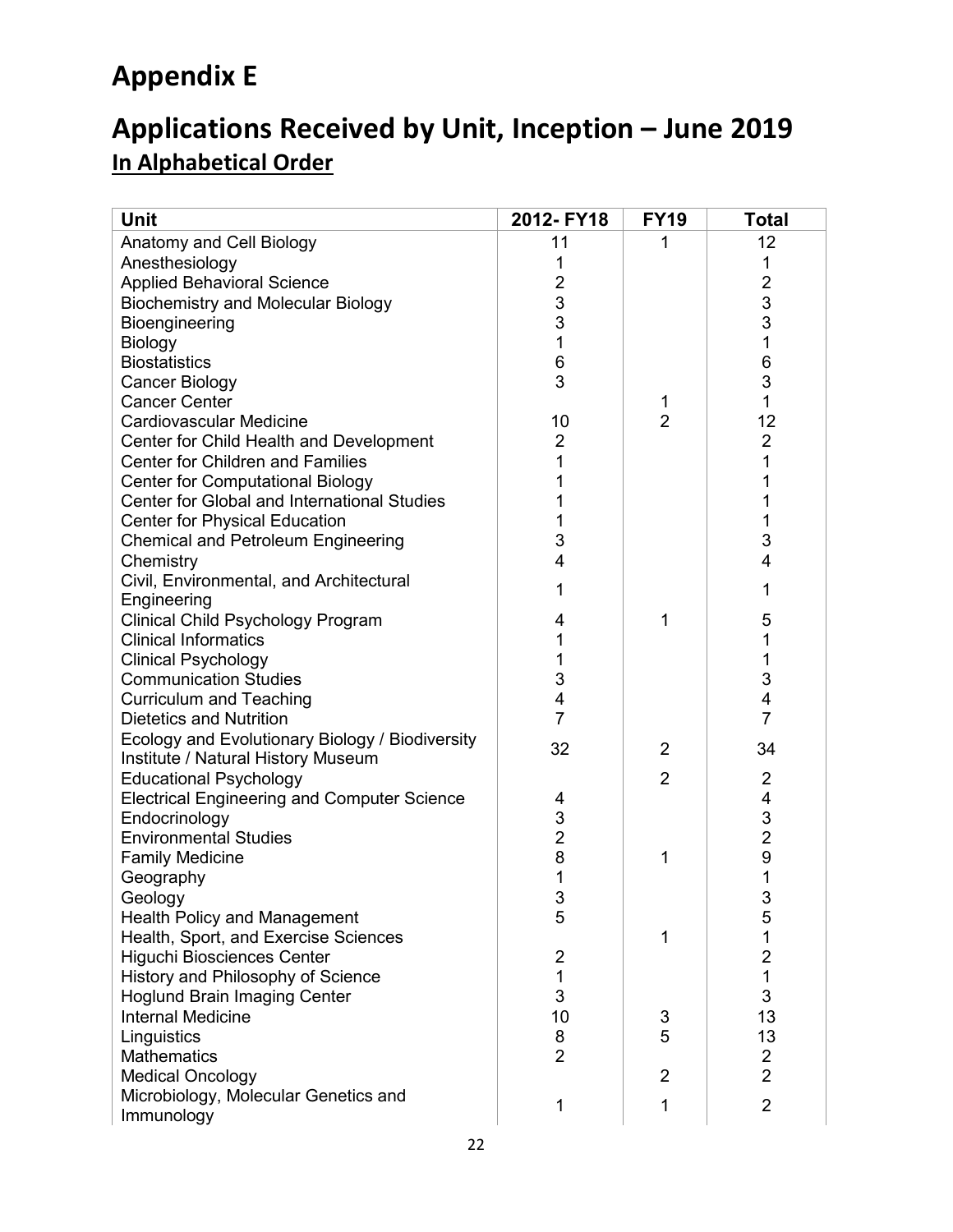| <b>Unit</b>                                  | 2012-FY18      | <b>FY19</b>             | Total          |
|----------------------------------------------|----------------|-------------------------|----------------|
| Molecular and Integrative Physiology         | 5              |                         | 5              |
| <b>Molecular Biosciences</b>                 | 3              |                         | $\mathsf 3$    |
| Music Education and Music Therapy            | $\overline{2}$ |                         | $\overline{2}$ |
| Neurology                                    | 6              | 3                       | 9              |
| Neurosurgery                                 | 7              | 1                       | 8              |
| <b>Nursing</b>                               | 8              | 1                       | 9              |
| Oncology                                     | 4              | 3                       | $\overline{7}$ |
| Ophthalmology                                | $\overline{c}$ | 3                       | 5              |
| Orthopedics                                  | 3              | $\overline{\mathbf{4}}$ | 7              |
| Otolaryngology                               | 3              |                         | 3              |
| Pathology                                    | $\overline{2}$ |                         | $\overline{2}$ |
| <b>Pediatrics</b>                            | 4              | 3                       | $\overline{7}$ |
| <b>Pharmaceutical Chemistry</b>              | 1              |                         | 1              |
| Pharmacology and Toxicology                  | $\overline{2}$ |                         | $\overline{2}$ |
| Pharmacology, Toxicology and Therapeutics    | 4              |                         | 4              |
| Physical Therapy and Rehabilitation Science  | 18             | 3                       | 21             |
| Physics & Astronomy                          |                |                         | 1              |
| Physiology                                   | 1              | 1                       | $\overline{2}$ |
| Preventive Medicine and Public Health        | 16             |                         | 16             |
| <b>Psychiatry and Behavioral Sciences</b>    | $\overline{2}$ | 1                       | 3              |
| Psychology                                   | 18             | 4                       | 22             |
| Pulmonary and Critical Care Medicine         | $\overline{2}$ |                         | $\overline{2}$ |
| <b>Radiation Oncology</b>                    | 1              |                         | $\mathbf 1$    |
| Schiefelbusch Institute for Lifespan Studies | $\overline{2}$ |                         | $\overline{2}$ |
| <b>Social Welfare</b>                        | $\overline{2}$ |                         | $\overline{2}$ |
| Sociology                                    | $\overline{2}$ |                         | $\overline{2}$ |
| <b>Special Education</b>                     | 1              |                         | $\mathbf 1$    |
| Speech, Language and Hearing                 | $\overline{2}$ |                         | $\overline{2}$ |
| Surgery                                      | 5              |                         | 5              |
| Urology                                      | 3              | 3                       | 6              |
| Women, Gender, and Sexuality Studies         |                |                         |                |
| <b>Total</b>                                 | 292            | 52                      | 344            |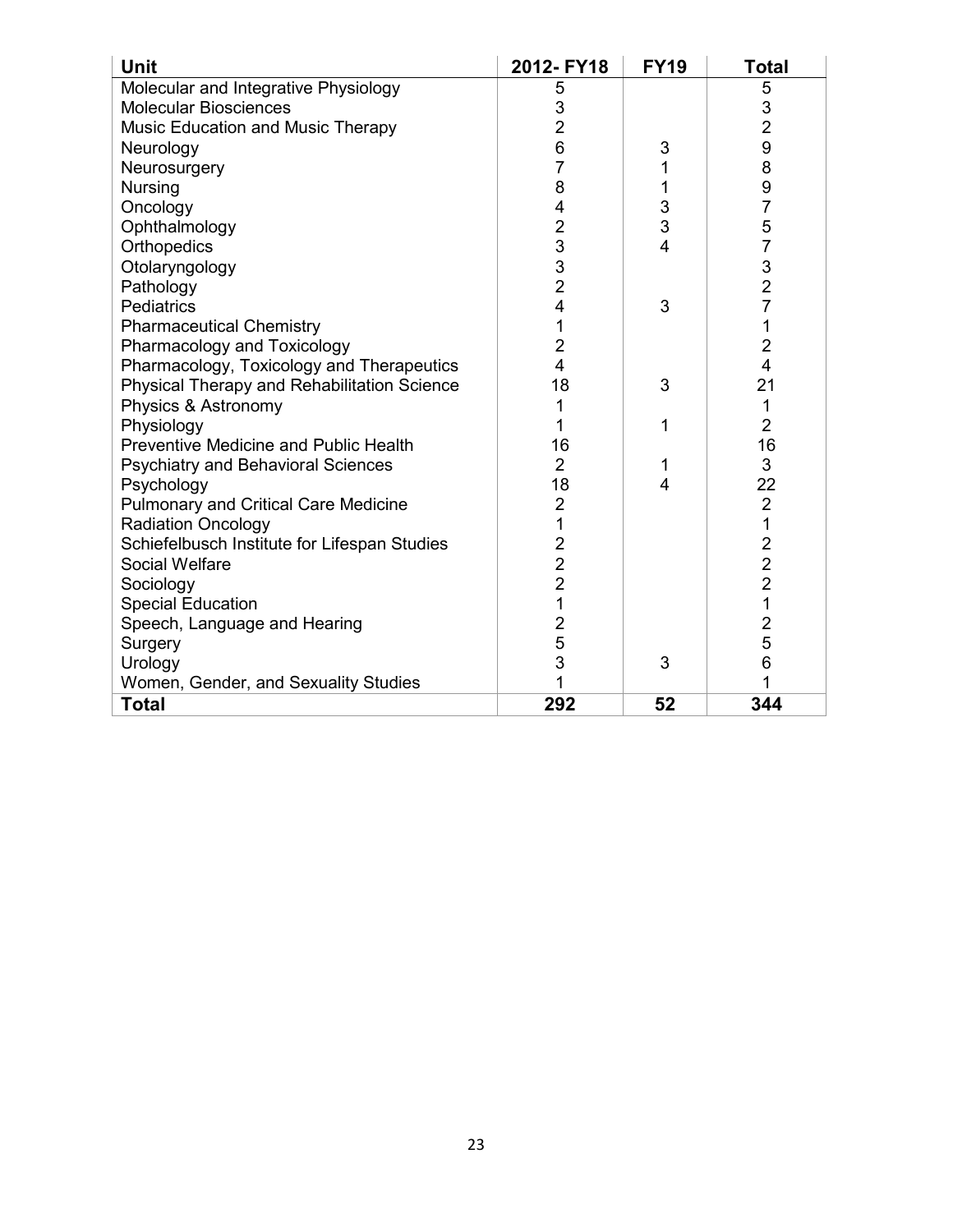# **Applications Received by Unit, Inception – June 2019 In Numerical Order**

| Unit                                               | 2012- FY18                       | <b>FY19</b>         | <b>Total</b>                              |
|----------------------------------------------------|----------------------------------|---------------------|-------------------------------------------|
| Ecology and Evolutionary Biology / Biodiversity    | 32                               | $\overline{2}$      | 34                                        |
| Institute / Natural History Museum                 |                                  |                     |                                           |
| Psychology                                         | 18                               | 4                   | 22                                        |
| Physical Therapy and Rehabilitation Science        | 18                               | 3                   | 21                                        |
| <b>Preventive Medicine and Public Health</b>       | 16                               |                     | 16                                        |
| Linguistics<br><b>Internal Medicine</b>            | 8<br>10                          | 5                   | 13<br>13                                  |
| <b>Cardiovascular Medicine</b>                     | 10                               | 3<br>$\overline{2}$ | 12                                        |
| Anatomy and Cell Biology                           | 11                               | 1                   | 12                                        |
| <b>Family Medicine</b>                             | 8                                | 1                   | 9                                         |
| <b>Nursing</b>                                     | 8                                | 1                   | 9                                         |
| Neurology                                          | $\,6$                            | 3                   | 9                                         |
| Neurosurgery                                       | $\overline{7}$                   | 1                   | 8                                         |
| Orthopedics                                        | 3                                | 4                   | $\overline{7}$                            |
| Oncology                                           | 4                                | 3                   | 7                                         |
| Pediatrics                                         | 4                                | 3                   | 7                                         |
| <b>Dietetics and Nutrition</b>                     | $\overline{7}$                   |                     | 7                                         |
| Urology                                            | 3                                | 3                   | 6                                         |
| <b>Biostatistics</b>                               | $\,6$                            |                     | 6                                         |
| Ophthalmology                                      | $\overline{2}$                   | 3                   | 5                                         |
| Surgery                                            | 5                                |                     | $\frac{5}{5}$                             |
| Clinical Child Psychology Program                  | 4                                | 1                   |                                           |
| <b>Health Policy and Management</b>                | 5                                |                     | 5                                         |
| Molecular and Integrative Physiology               | 5                                |                     | 5                                         |
| <b>Electrical Engineering and Computer Science</b> | 4                                |                     | 4                                         |
| Chemistry                                          | 4                                |                     | 4                                         |
| Pharmacology, Toxicology and Therapeutics          | 4                                |                     | 4                                         |
| <b>Curriculum and Teaching</b>                     | 4                                |                     | 4                                         |
| Bioengineering                                     | 3                                |                     |                                           |
| Endocrinology                                      | 3                                |                     | $\begin{array}{c}\n33 \\ 33\n\end{array}$ |
| <b>Cancer Biology</b>                              | 3                                |                     |                                           |
| <b>Psychiatry and Behavioral Sciences</b>          | $\overline{2}$                   | 1                   |                                           |
| Otolaryngology                                     | 3                                |                     |                                           |
| <b>Biochemistry and Molecular Biology</b>          | 3                                |                     | 3                                         |
| <b>Chemical and Petroleum Engineering</b>          | 3                                |                     |                                           |
| <b>Hoglund Brain Imaging Center</b>                | 3                                |                     |                                           |
| Geology                                            | 3                                |                     |                                           |
| <b>Communication Studies</b>                       | 3                                |                     |                                           |
| <b>Molecular Biosciences</b>                       | 3                                |                     |                                           |
| <b>Environmental Studies</b><br>Social Welfare     | $\overline{c}$<br>$\overline{2}$ |                     |                                           |
| <b>Pulmonary and Critical Care Medicine</b>        | $\overline{2}$                   |                     | 3333222                                   |
| <b>Music Education and Music Therapy</b>           | $\overline{2}$                   |                     | $\overline{2}$                            |
| Speech, Language and Hearing                       | $\overline{2}$                   |                     | $\overline{2}$                            |
| Pharmacology and Toxicology                        | $\overline{2}$                   |                     | $\overline{2}$                            |
| Center for Child Health and Development            | $\overline{2}$                   |                     | $\overline{2}$                            |
|                                                    |                                  |                     |                                           |